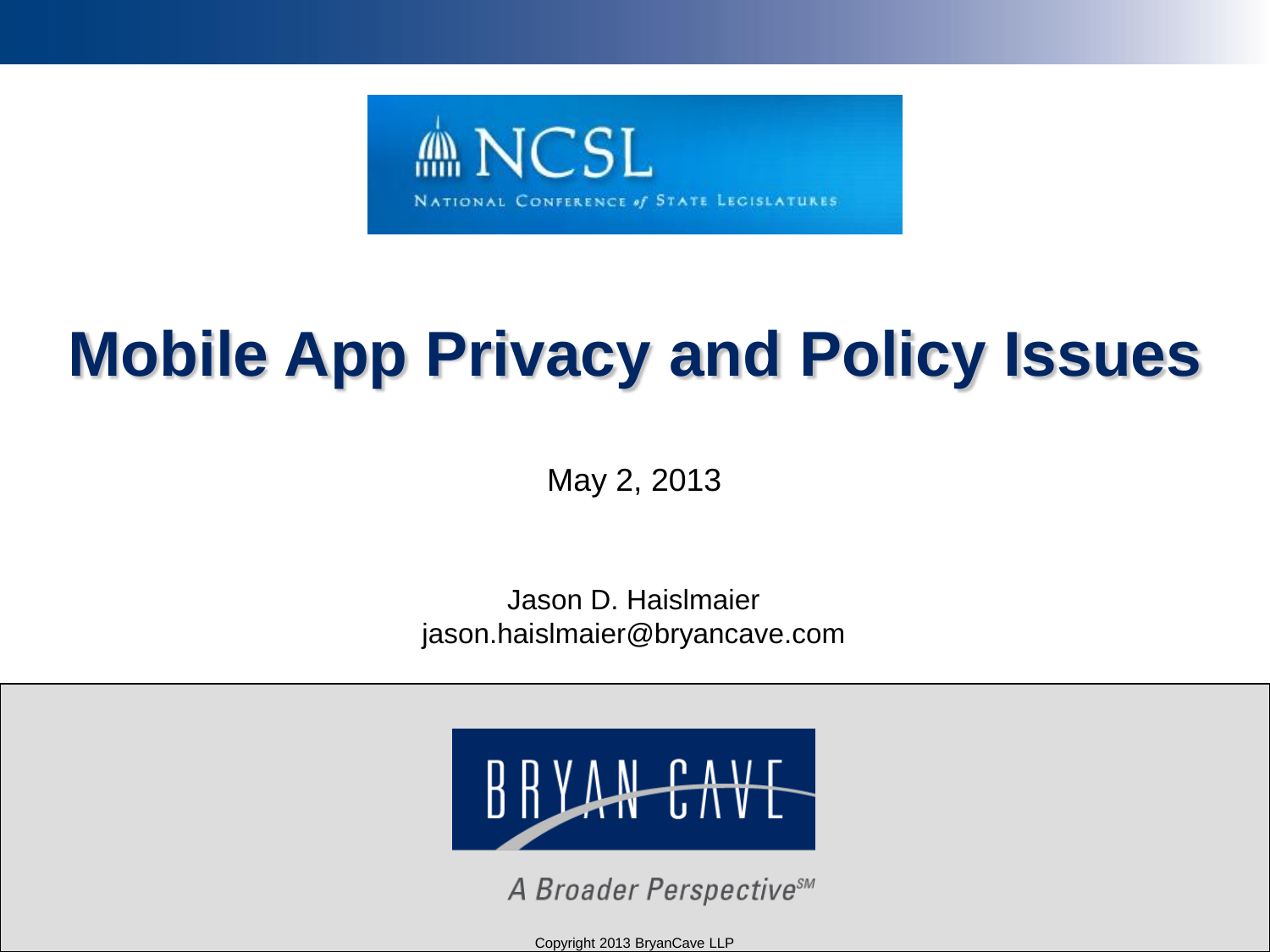This presentation is intended for general informational purposes only and should not be construed as legal advice or legal opinion on any specific facts or circumstances, nor is it intended to address specific legal compliance issues that may arise in particular circumstances. Please consult counsel concerning your own situation and any specific legal questions you may have.

The thoughts and opinions expressed in this presentation are those of the individual presenters and do not necessarily reflect the official or unofficial thoughts or opinions of their employers.

For further information regarding this presentation, please contact the presenter(s) listed in the presentation.

Unless otherwise noted, all original content in this presentation is licensed under the Creative Commons Creative Commons Attribution-Share Alike 3.0 United States License available at: http://creativecommons.org/licenses/by-sa/3.0/us.



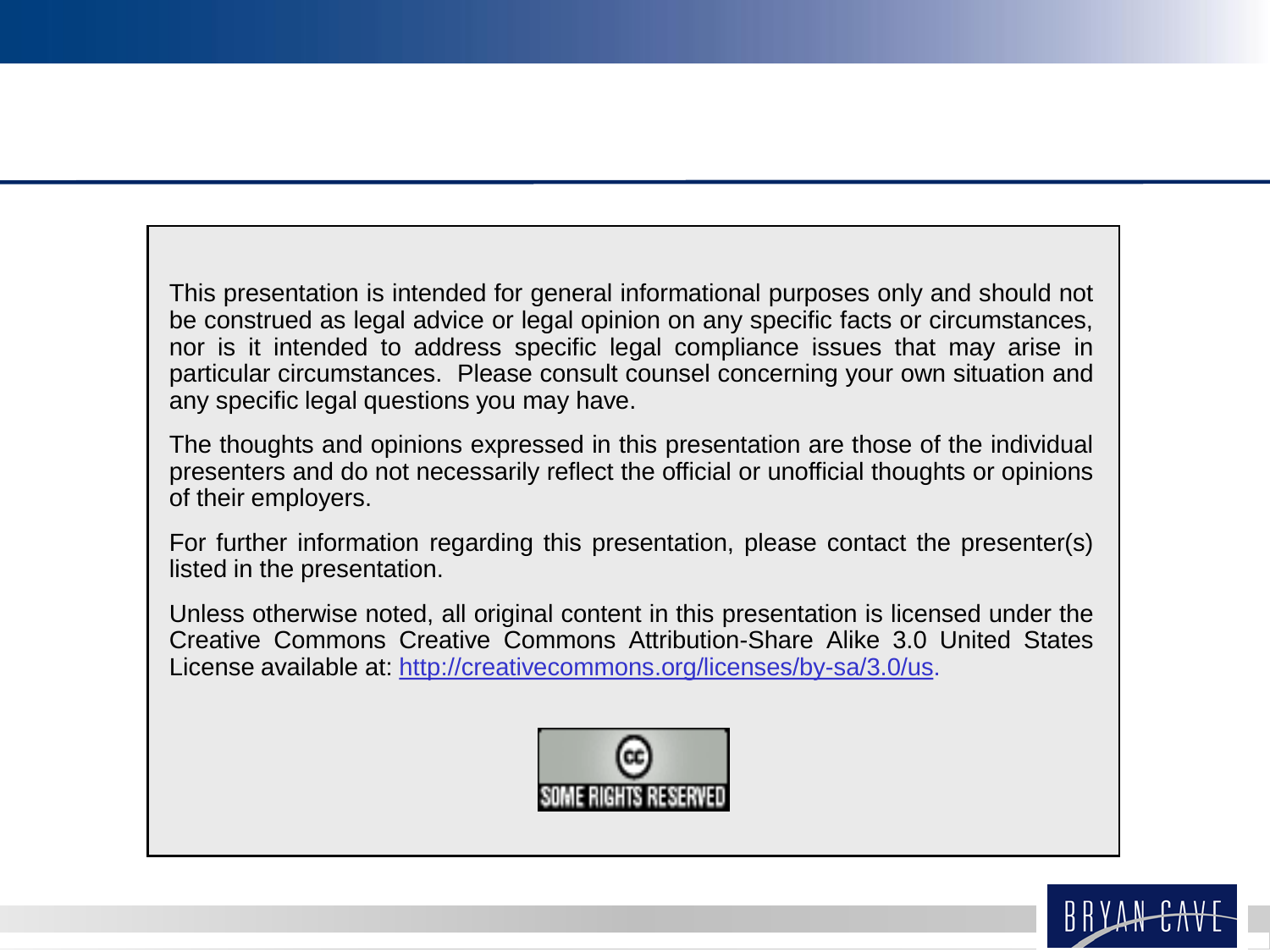

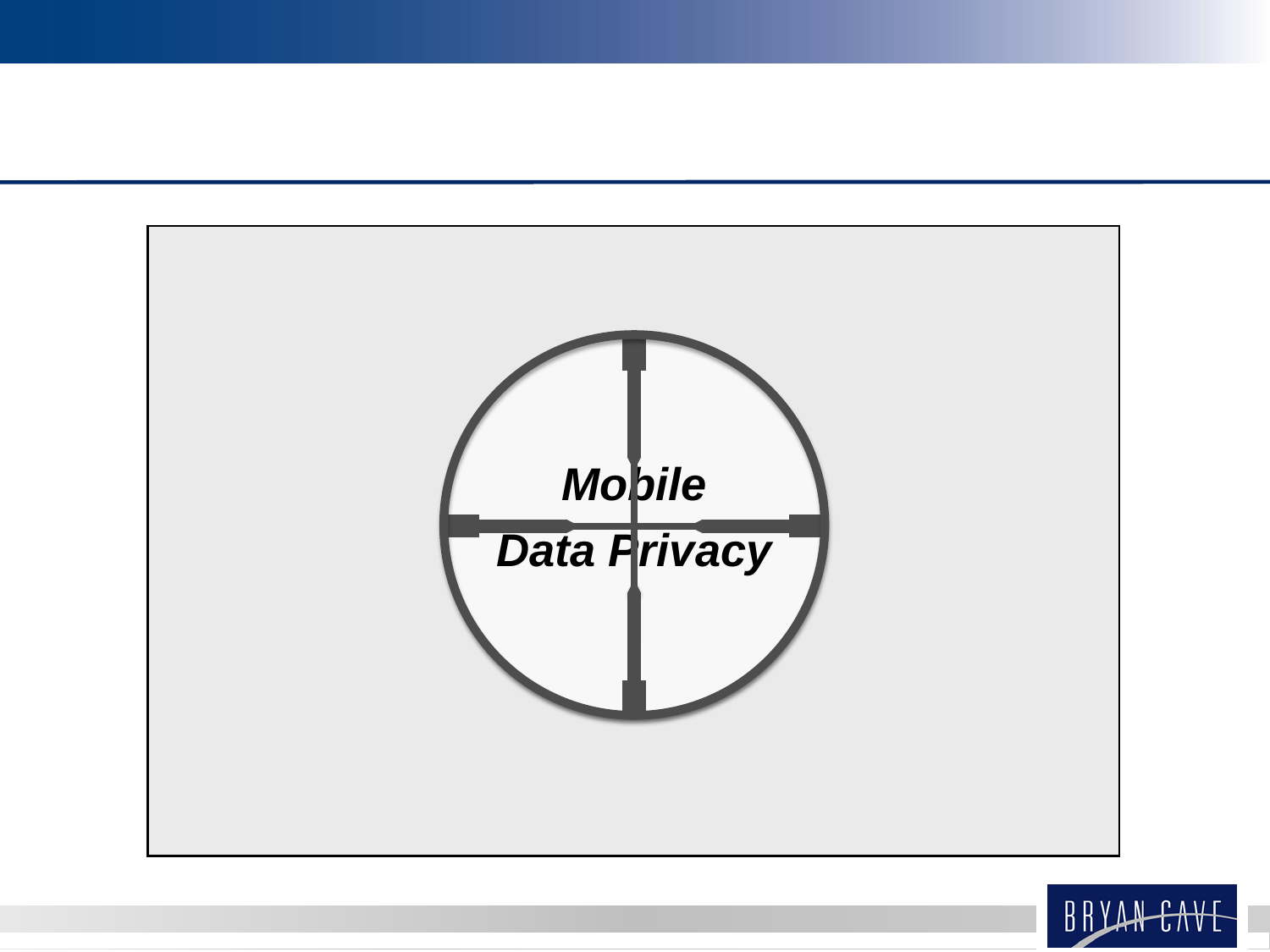

#### *Federal Trade Commission Act (15 U.S.C. 41, et seq***)**

*"Unfair or deceptive acts or practices"*

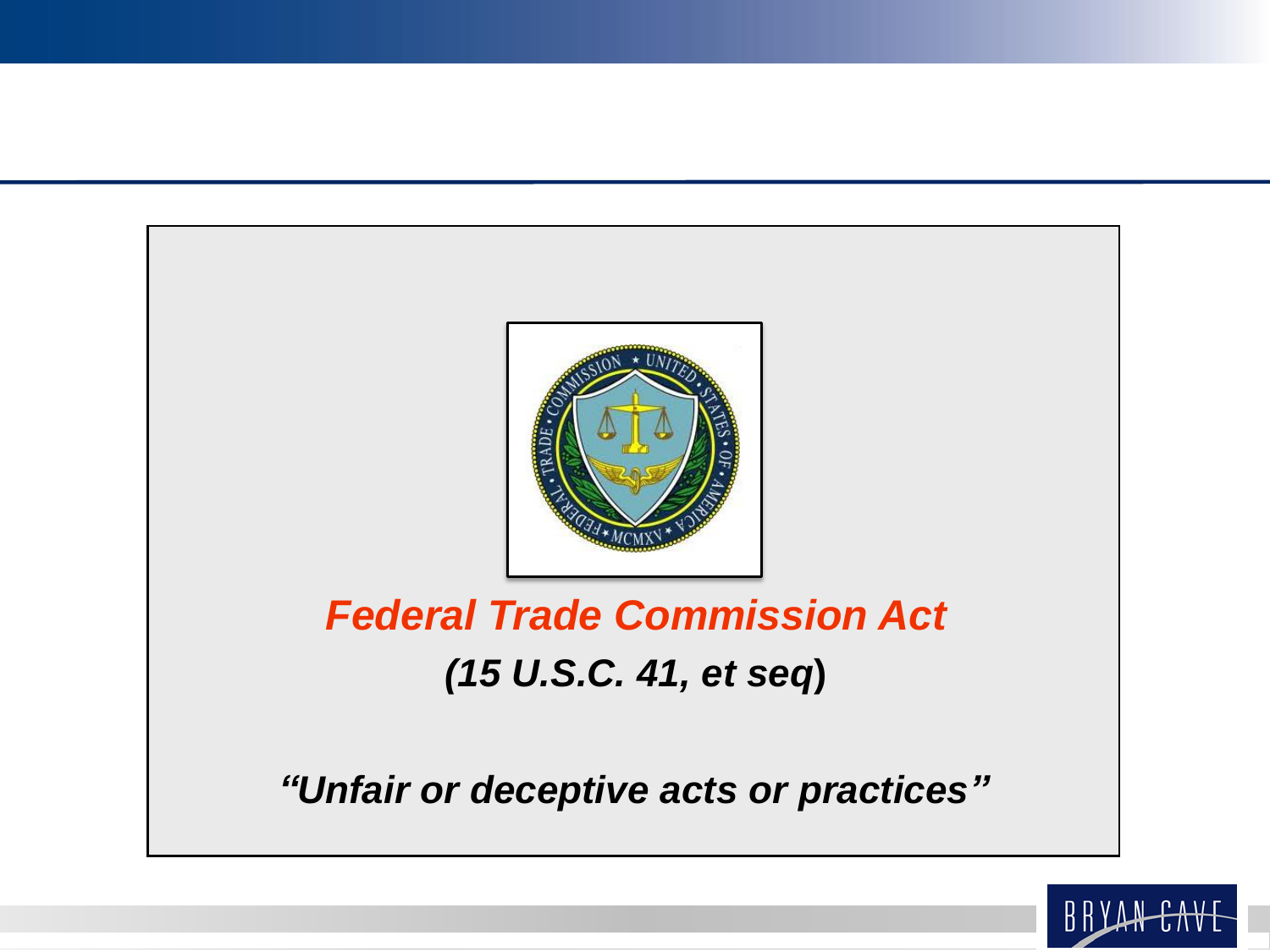#### **Enforcement Under the FTC Act**

- FTC Act contains no specific data security or privacy requirements
- Broad prohibition on "unfair or deceptive acts or practices in or affecting commerce" (Section 5)
- FTC has used this as a means to prosecute
	- Failures to implement "reasonable and appropriate" data security measures
	- Deceptive data privacy policies and promises
	- Constituting unfair or deceptive acts or practices

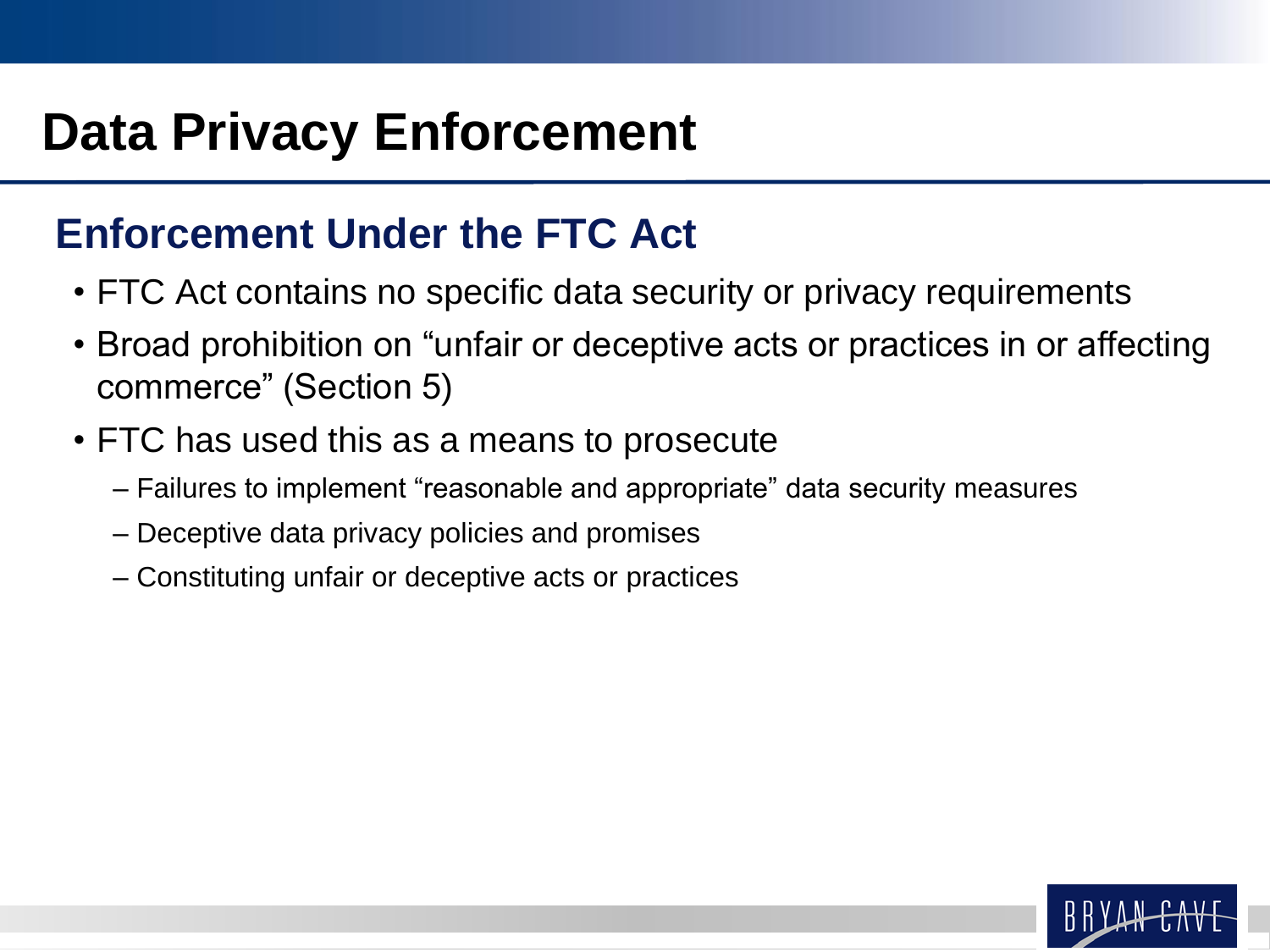### **FTC Activity**

- Trend toward increasing enforcement
	- More than 45 actions to date
	- More than 30 in the last 6 years
	- Many more investigated but not brought
- Covering largely electronically stored data and information
- Targeting security breaches as well as privacy violations
- Increasing trend toward mobile data privacy and security

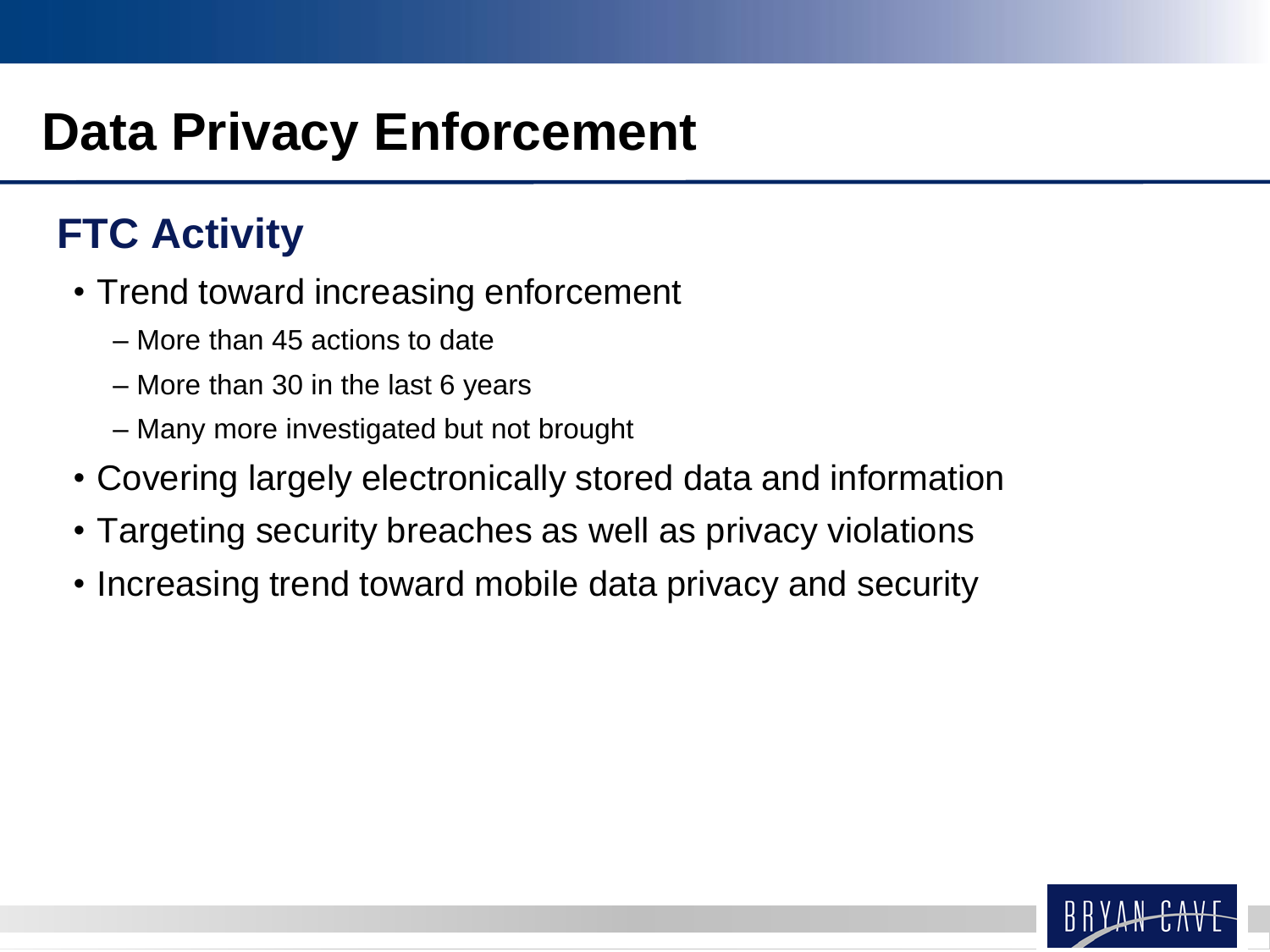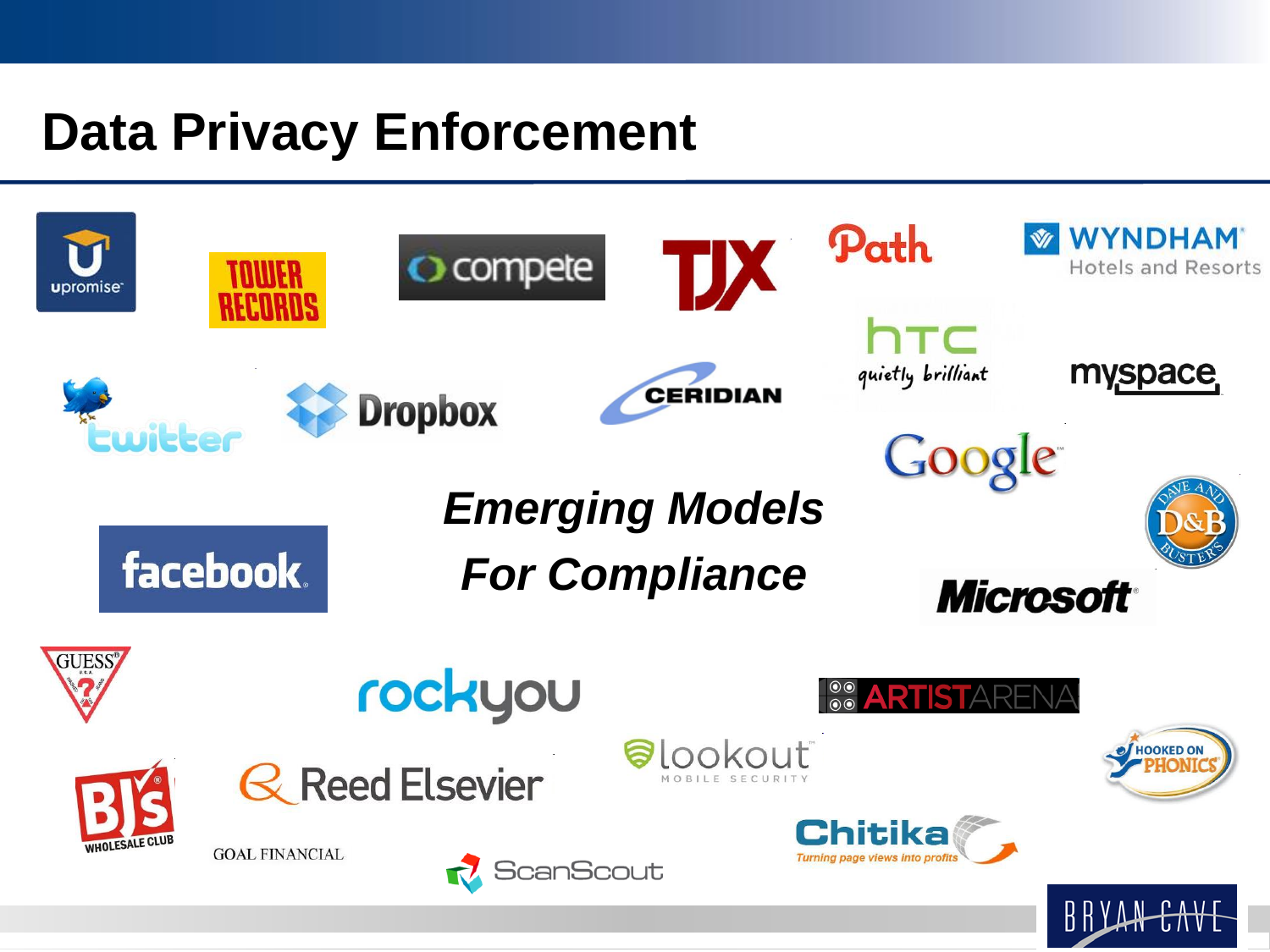#### **Legislation by Consent Decree**

- 20 year term
- Cease misrepresentations regarding practices for information security, privacy, confidentiality, and integrity
- Conduct assessment of reasonably-foreseeable, material security risks
- Establish comprehensive written information security and privacy program
- Designate employee(s) to coordinate and be accountable for the program
- Implement employee training
- Conduct biennial independent third party security and privacy assessments
- Implement multiple record-keeping requirements
- Implement regular testing, monitoring, and assessment
- Undergo periodic reporting and compliance requirements
- Impose requirements on service providers

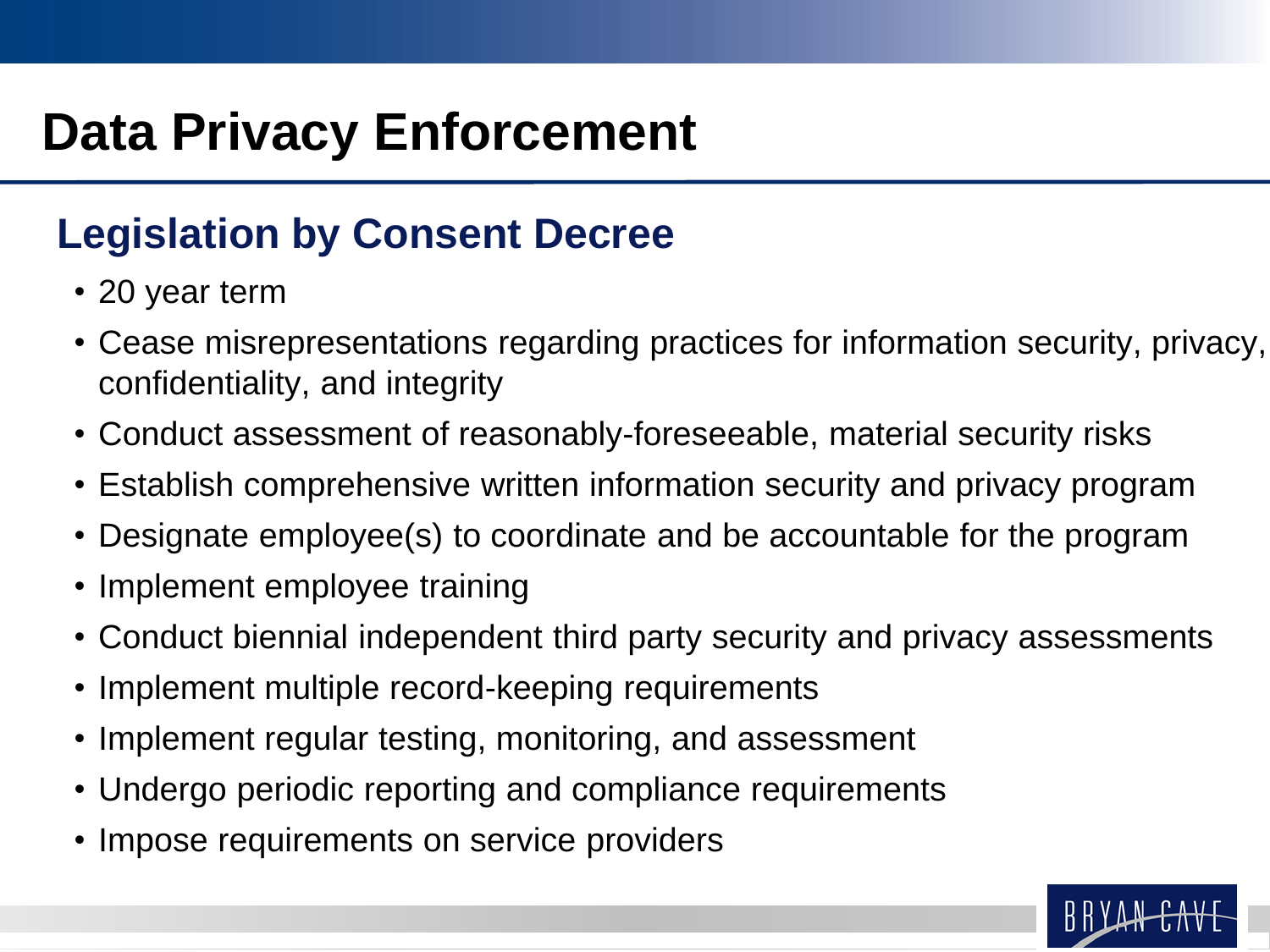#### *Not Just Enforcement. . .*



**RECOMMENDATIONS FOR BUSINESSES AND POLICYMAKERS** 

FTC REPORT

FEDERAL TRADE COMMISSION | MARCH 2012



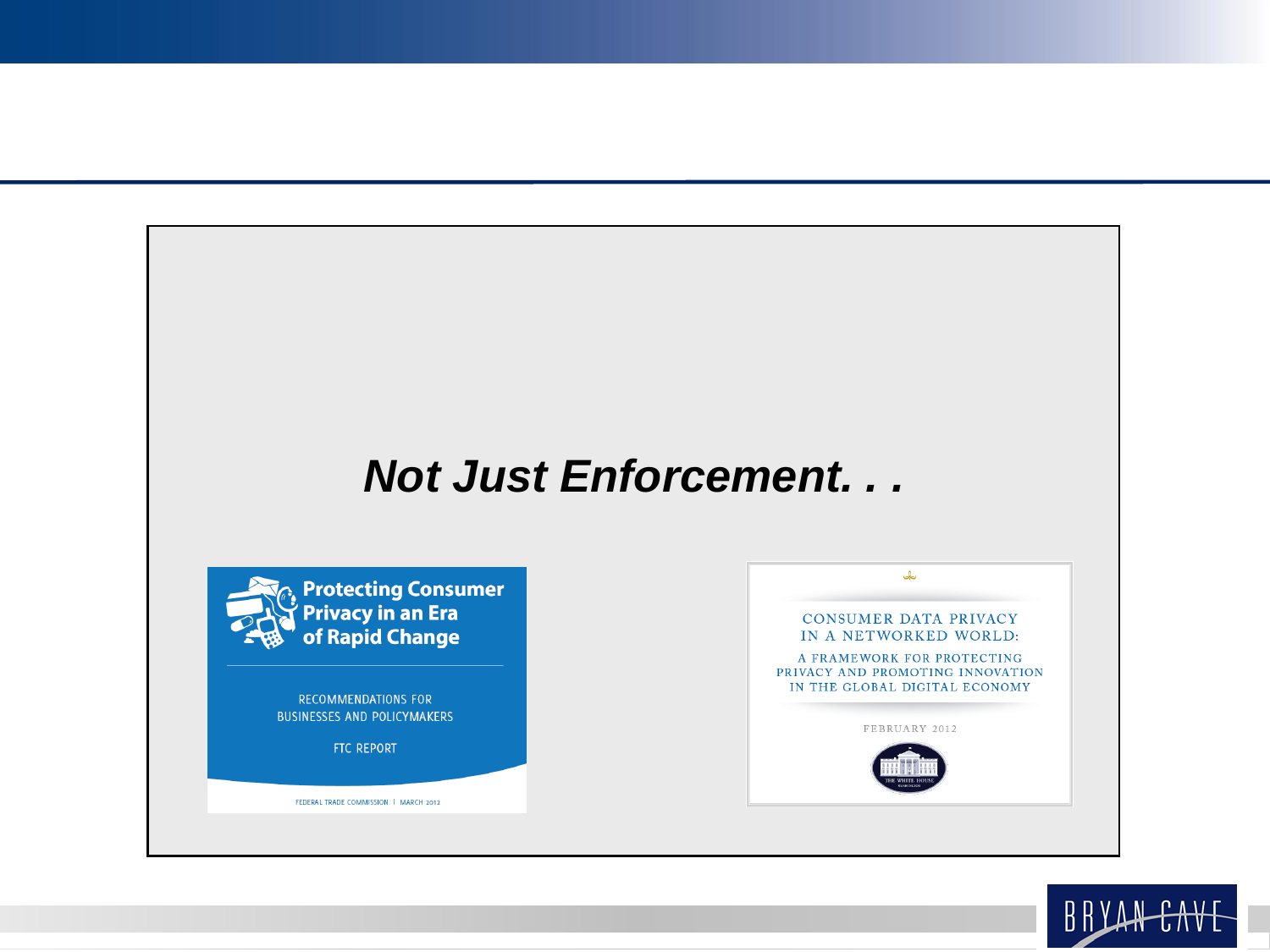#### **Setting Standards For Privacy Practices**

- FTC Report: Protecting Consumer Privacy In An Era of Rapid Change
	- Based on a yearlong series of privacy roundtables held by the FTC
	- Extensive comment period (more than 450 comments received)
	- Provides best practices for the protection of consumer privacy
	- Applicable to both traditional (offline) and online businesses
	- Intended to assist Congress as it considers privacy legislation
- White House Consumer Privacy "Bill of Rights"
	- Combined effort with the Department of Commerce, and the FTC
	- Provides a framework for consumer privacy protections
	- Establishes principles covering personal data privacy
	- Modeled off of principles adopted by organizations in Europe and Asia

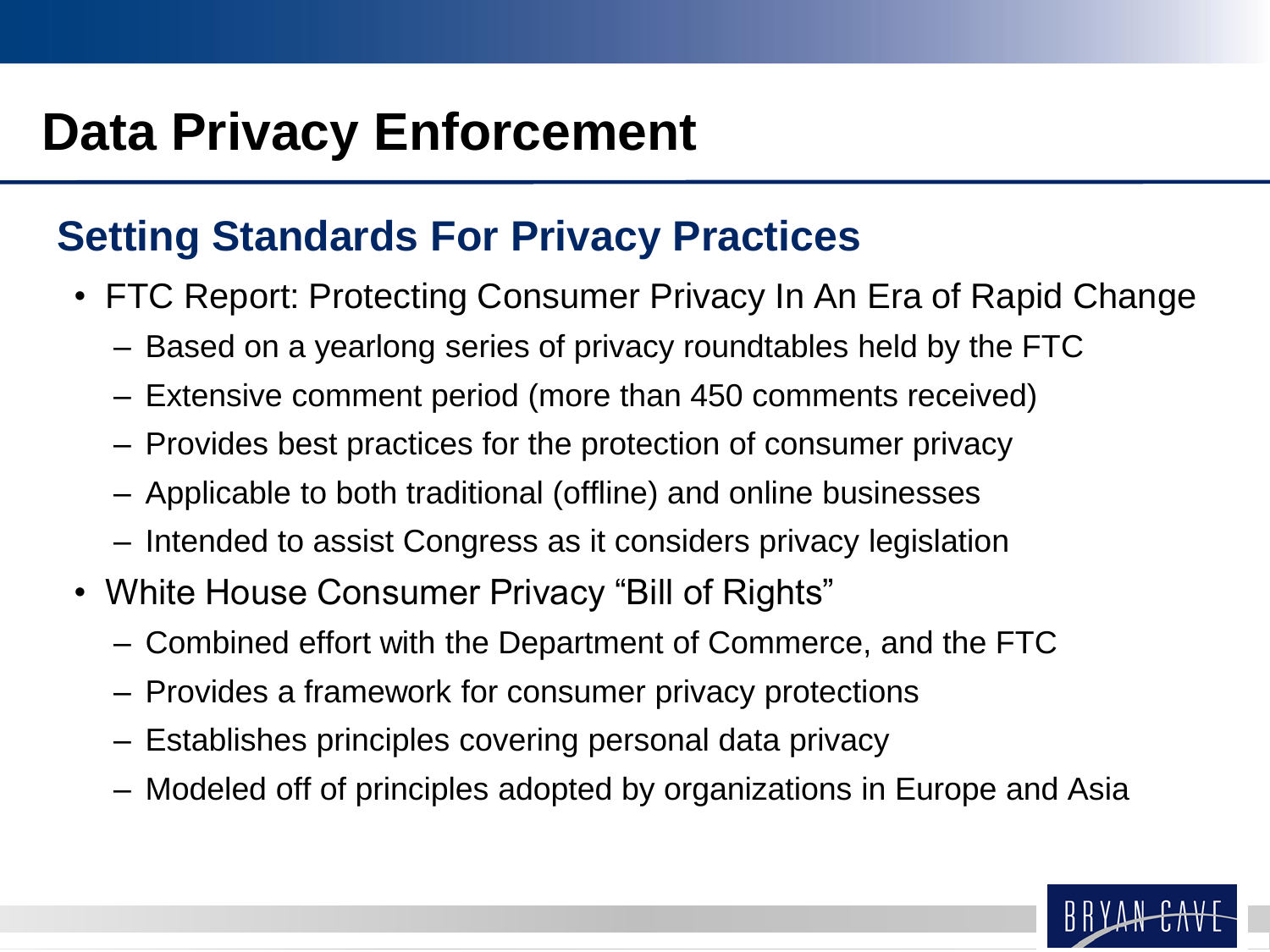#### **Industry Codes of Conduct**

- Consumer Privacy Bill of Rights promotes industry codes of conduct
- Voluntary "multi-stakeholder" process
	- Encourages inclusive and transparent process
	- Commerce Department National Telecommunications and Information Administration (NTIA) to facilitate creation
	- Other federal agencies may also convene industry stakeholders
	- Industries can also convene stakeholders absent NTIA
- Enforcement authority
	- FTC to enforce codes of conduct
	- Violation constitutes a deceptive practice under Section 5 of the FTC Act
	- Adherence to codes to be looked upon "favorably" in FTC investigations
- Initial NTIA process is now ongoing

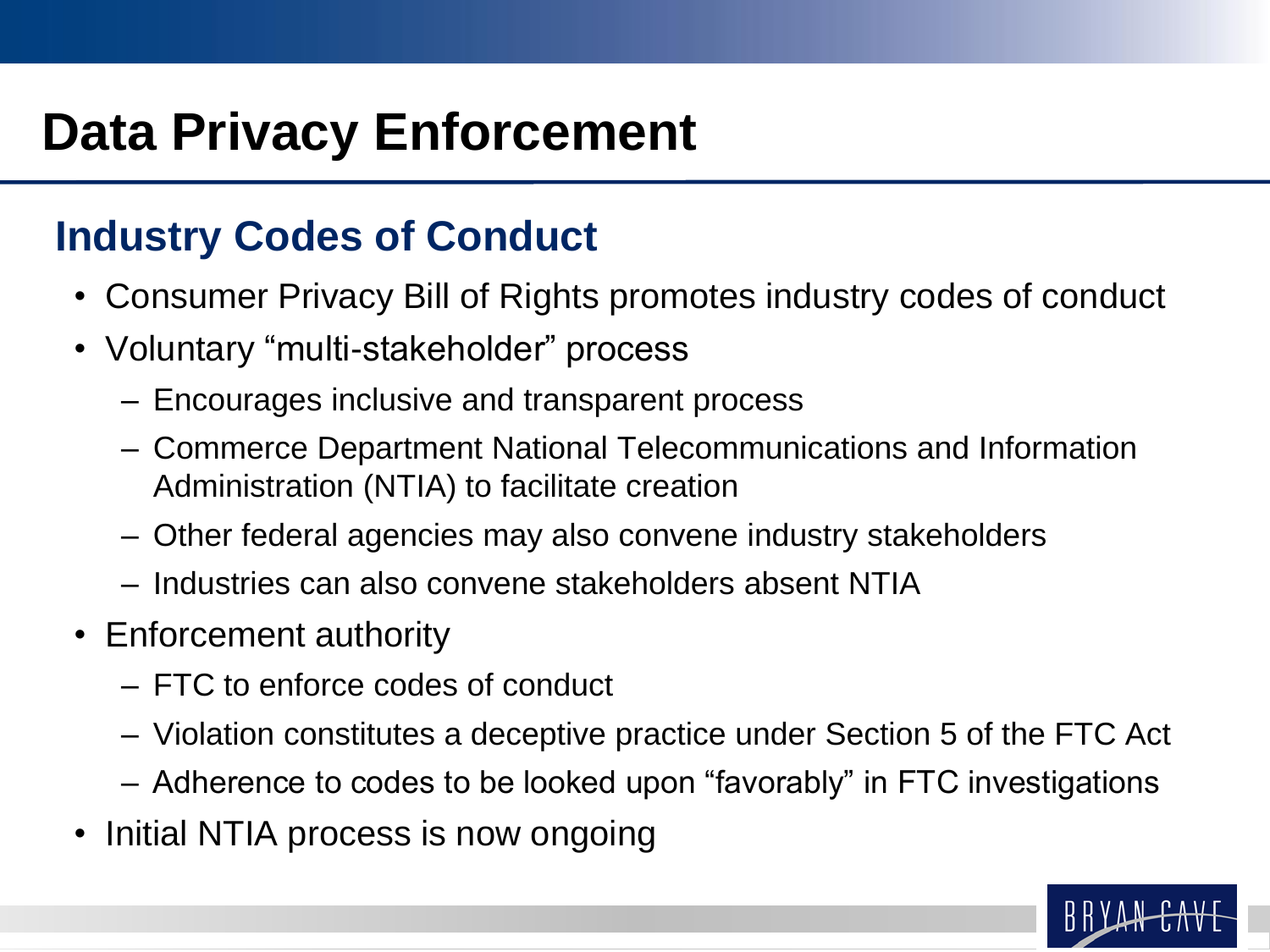

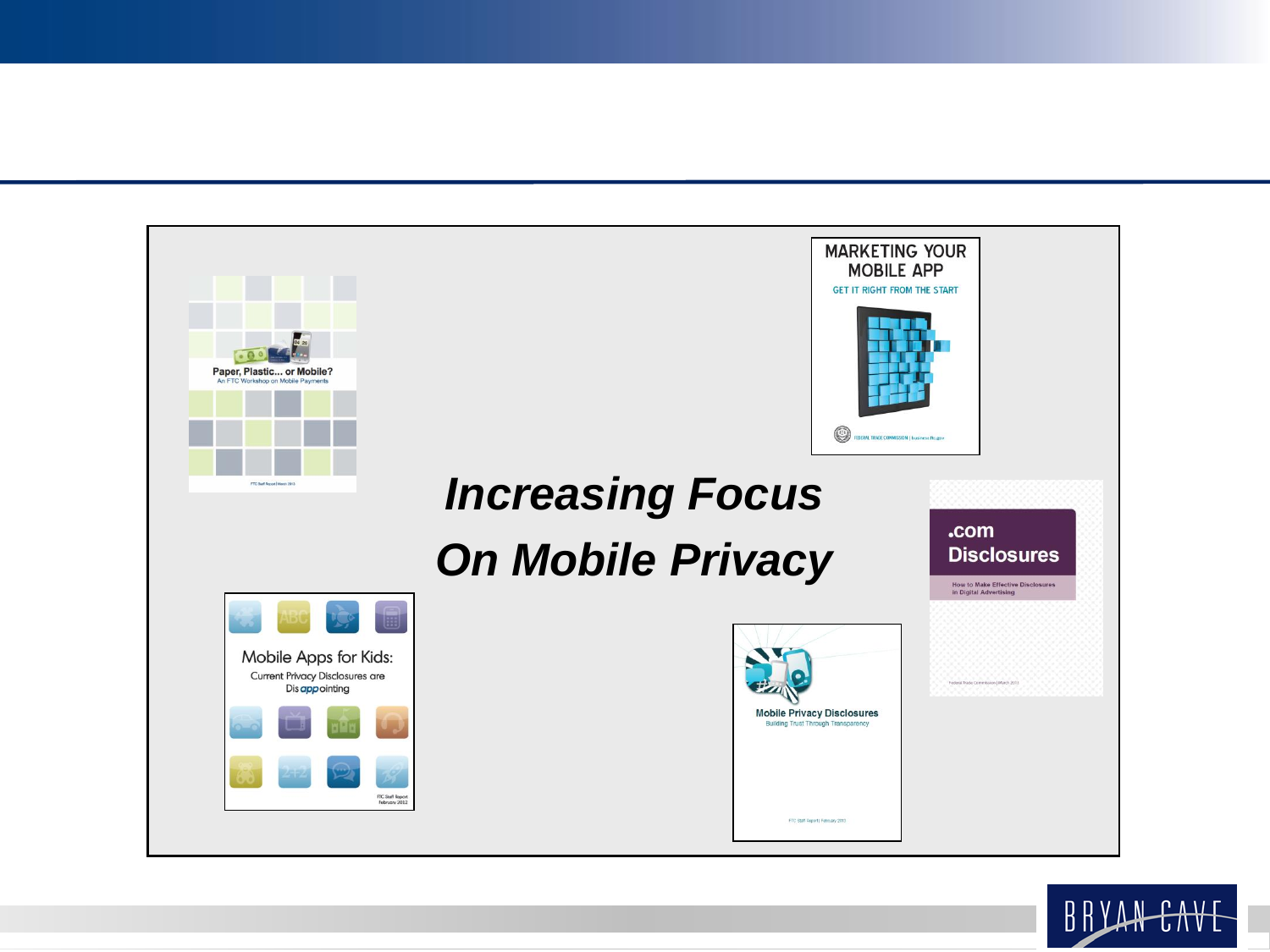#### **Increasing FTC Focus on Mobile Privacy**

- FTC Report: Mobile Apps for Kids (Feb. 16, 2012)
	- Large number of apps (75%) targeted at children (under 13)
	- Apps did not provide solid (or even any) privacy disclosures
	- Promised additional compliance reviews (under COPPA) over the following 6 months
- FCRA Warning letters (Feb. 2012)
	- FTC sent letters to marketers of 6 mobile apps
	- Warned that apps may violate Fair Credit Reporting Act (FCRA)
	- If apps provide a consumer report, must comply with FCRA requirements
- FTC Workshops (throughout 2012)
	- Focusing on multiple mobile privacy topics (advertising, payments, children's privacy, privacy disclosures, and others)
	- Input used as guidance for subsequent FTC reports and publications

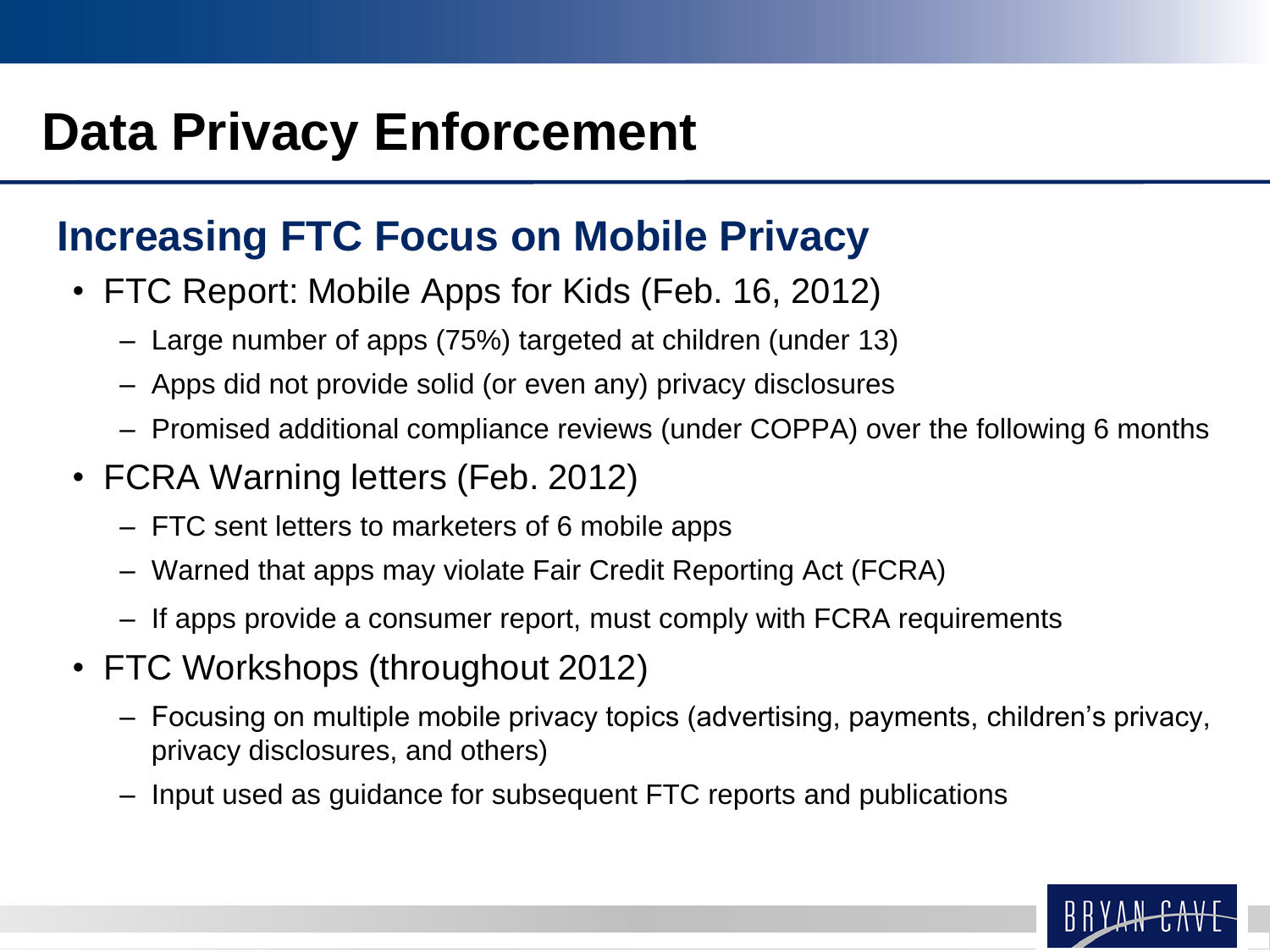#### **Increasing FTC Focus on Mobile Privacy**

- FTC Guide: Marketing Your Mobile App (Sept. 5, 2012)
	- Reiterates that the mobile market is no different from the Internet
	- Provides general guidelines and principles for mobile app developers
- FTC Report: Mobile Privacy Disclosures (Feb. 1, 2013)
	- Predicated on feedback from FTC mobile workshops
	- Recommendations for mobile best practices
	- Focused on app platforms
- FTC report: Dot Com Disclosures (March 12, 2013)
	- Long-awaited update to original release in 2000
	- Updated guidance not just on web sites, but also on mobile and social media activities
	- Establishes that the FTC does not agree with many current online advertising privacy disclosure practices

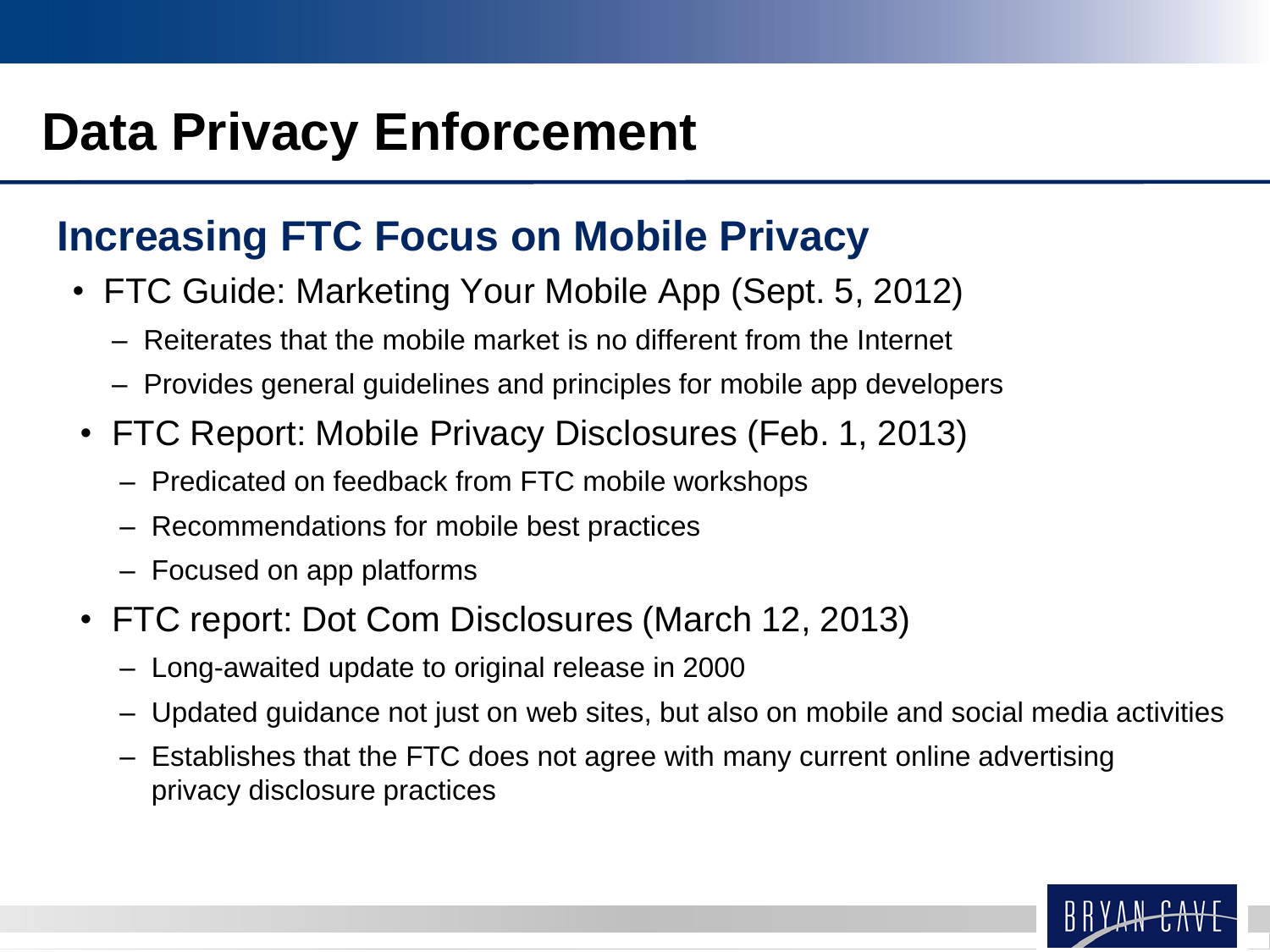

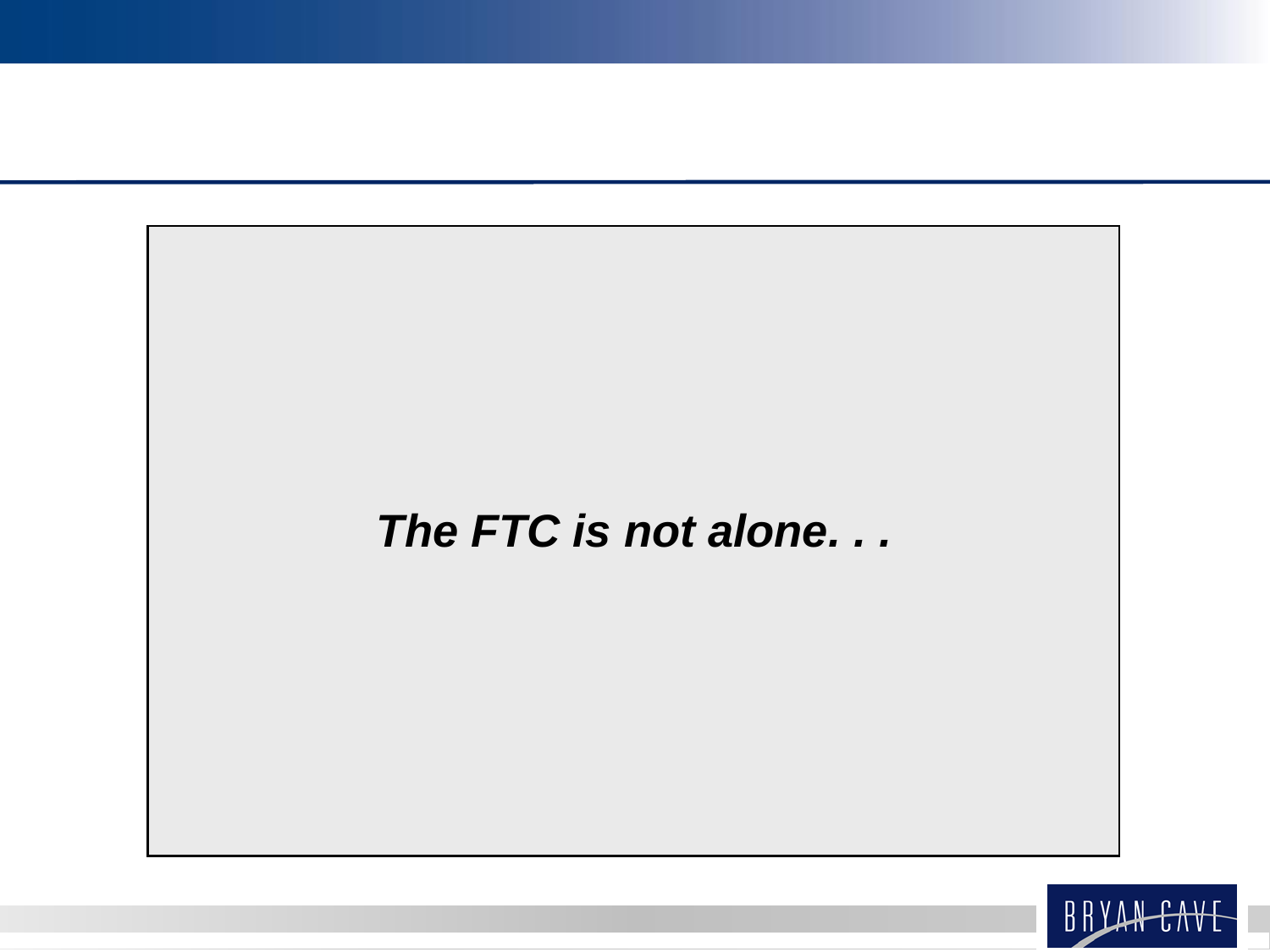#### **State Activity in Data Privacy and Security**

- Multiple federal agencies have authority over data privacy and security
	- Health and Human Services (HHS)
	- Consumer Financial Products Bureau (CFPB)
	- Federal Reserve
	- Department of Defense (DOD)
	- Department of Transportation (DOT)
	- And many, many others…
- Many states also have relevant laws on the books
	- State consumer protection statutes (all 50 states)
	- Data breach notification statutes (at least 46 states, DC, and various US territories)
	- Data safeguards statutes (significant minority of states)
	- Data privacy statutes

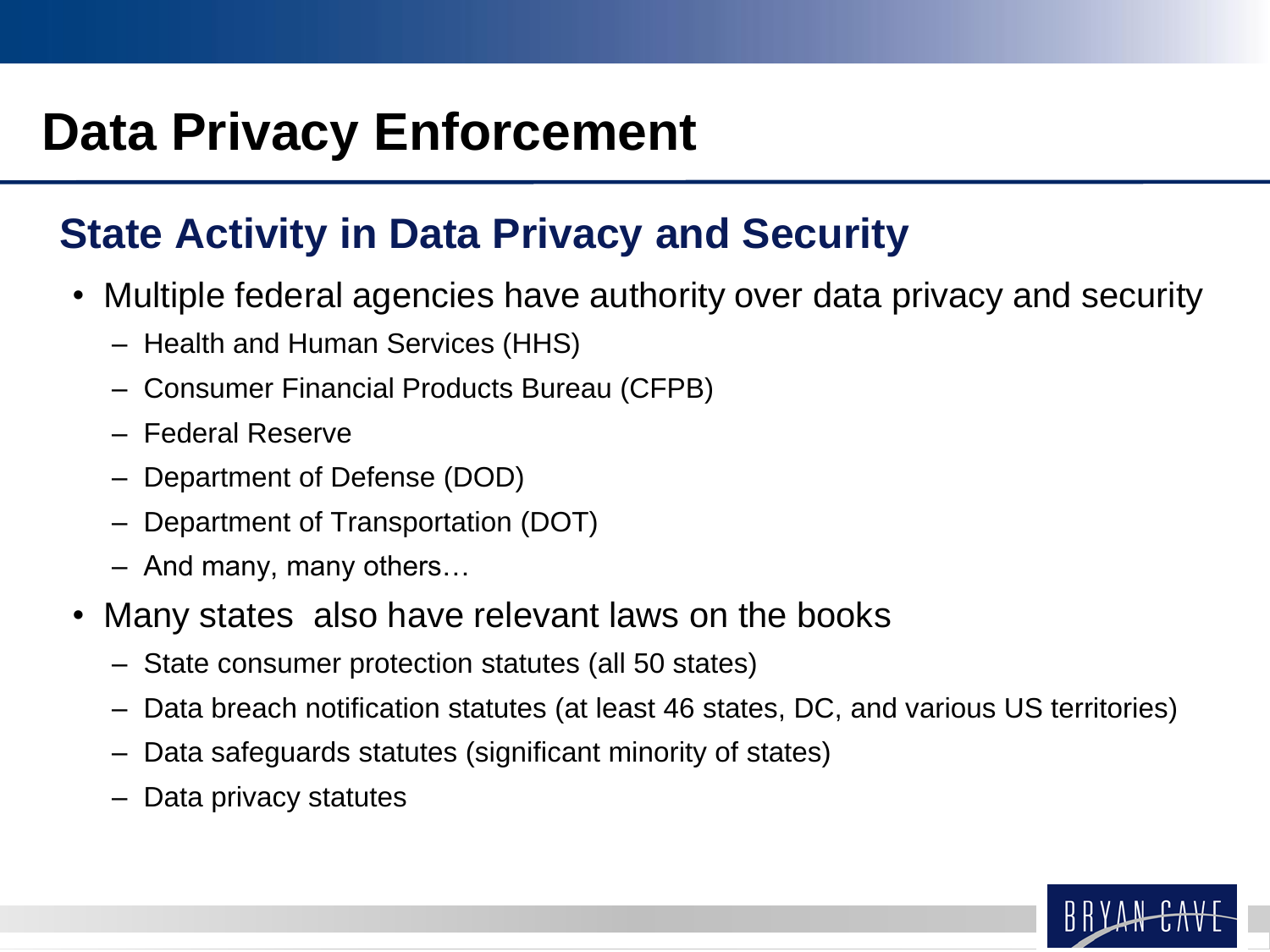

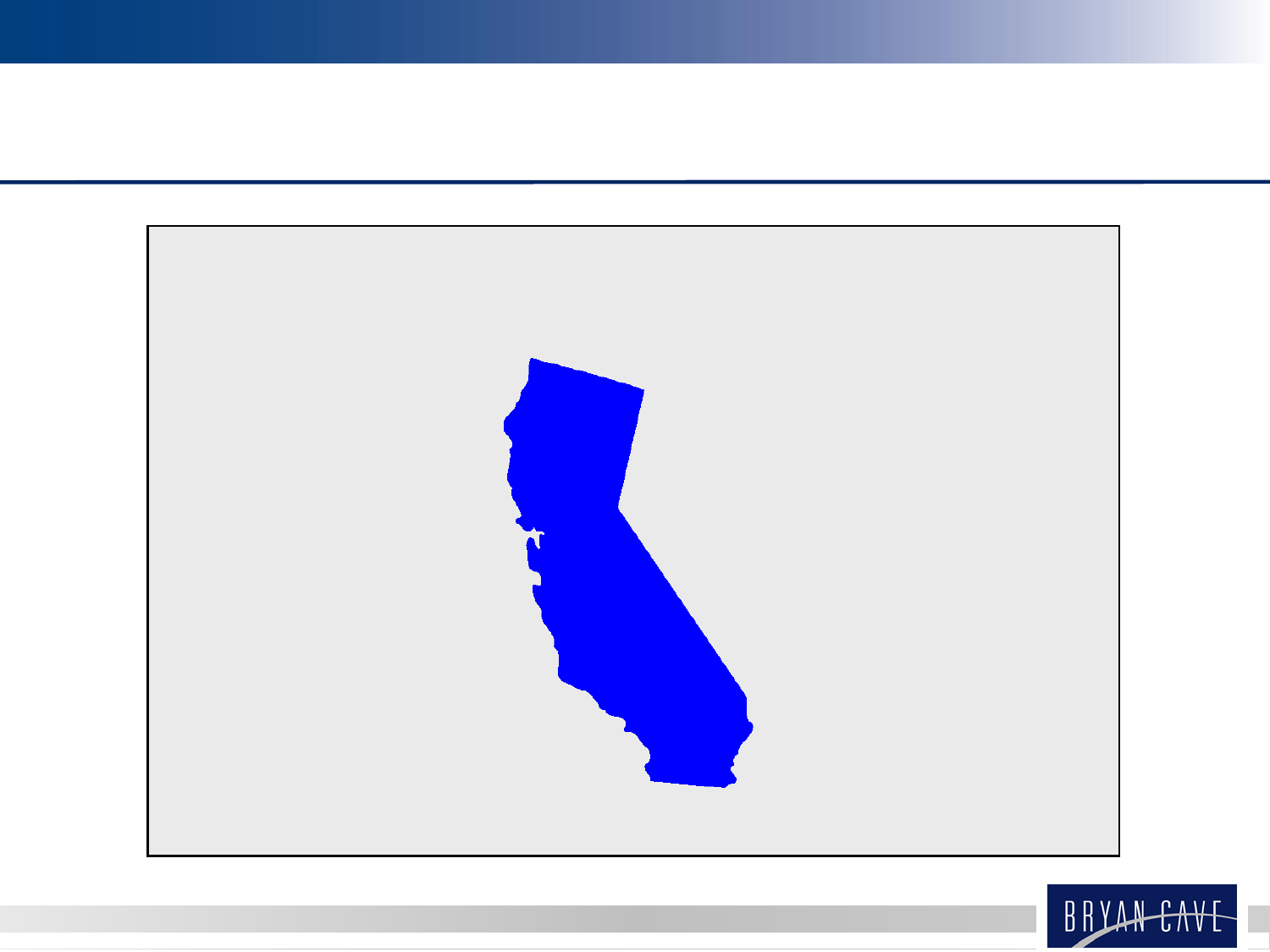

#### **Kamala D. Harris Attorney of California (2011)**

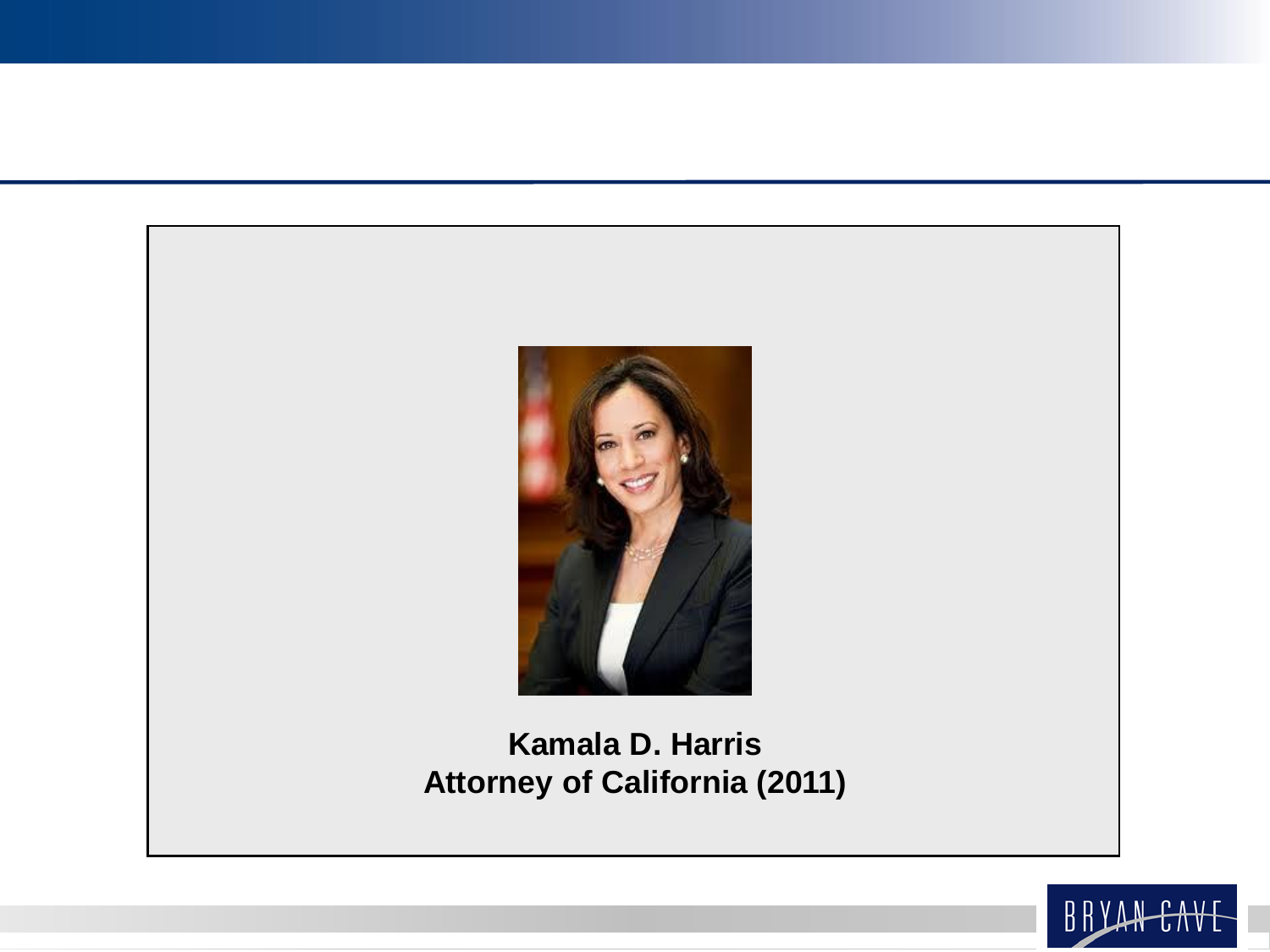#### **California Online Privacy Protection Act (Cal OPPA)**

- Enacted in July 2004 (Cal. Bus. & Prof. Code §§ 22575 -22579)
- Applies to operators of any "commercial Web site or online service that collects personally identifiable information through the Internet" from a consumer residing in California
- Requires conspicuous posting of a "reasonably accessible" privacy policy
- Privacy policy must detail
	- Kinds of information gathered
	- How the information may be shared with other parties
	- Process for user to review and change information (if such a process exists)
- Effectively operates as a federal law
- Quickly became a *de facto* national requirement
- Amendment recently proposed to mandate simplified privacy policies

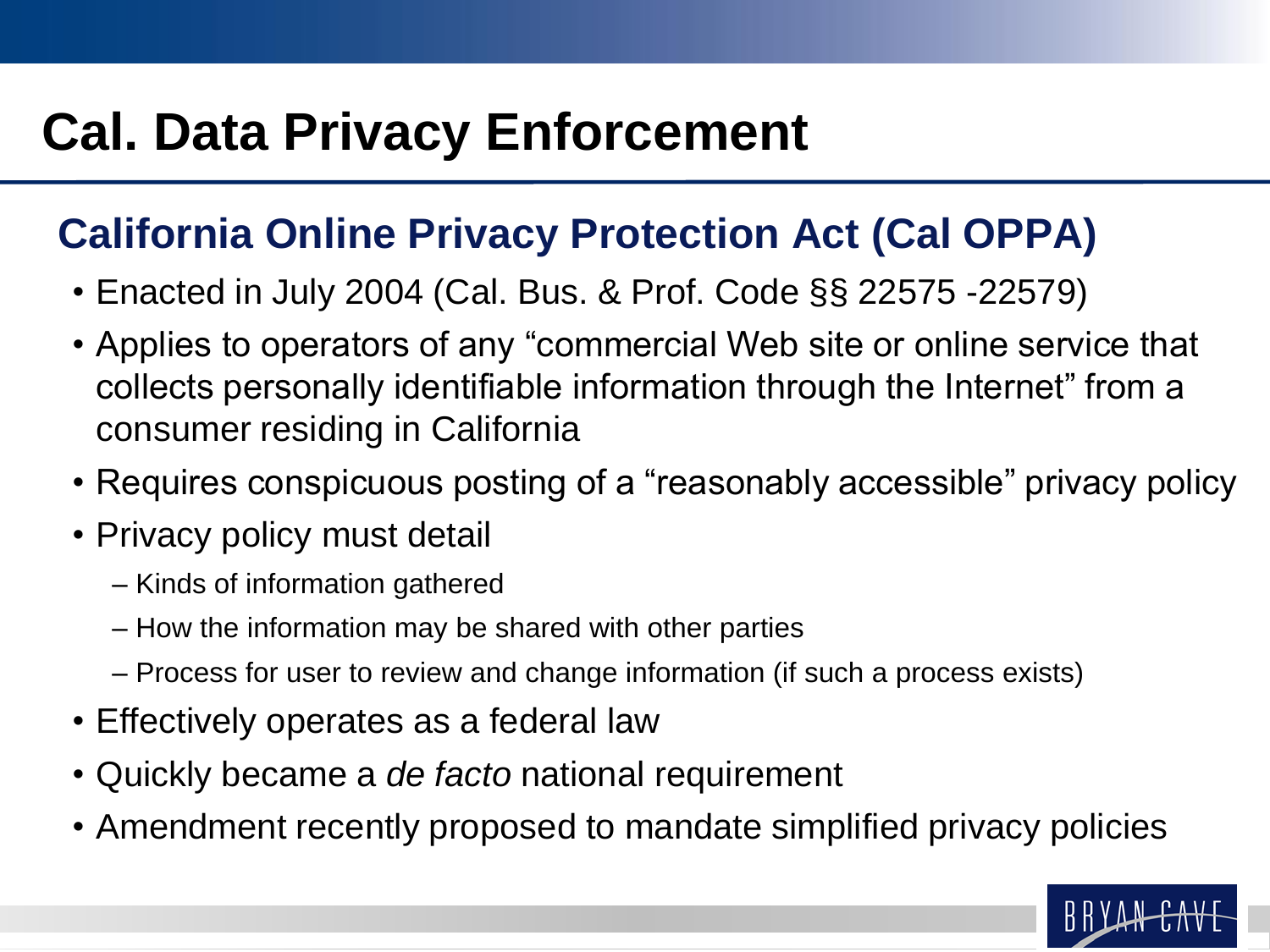#### **Application of Cal OPPA to Mobile Privacy**

• California AG announces "Joint Statement" of principles (Feb. 22, 2012)

"It is the opinion of the Attorney General that the California Online Privacy Protection Act requires mobile applications that collect personal data from California consumers to *conspicuously* post a privacy policy."

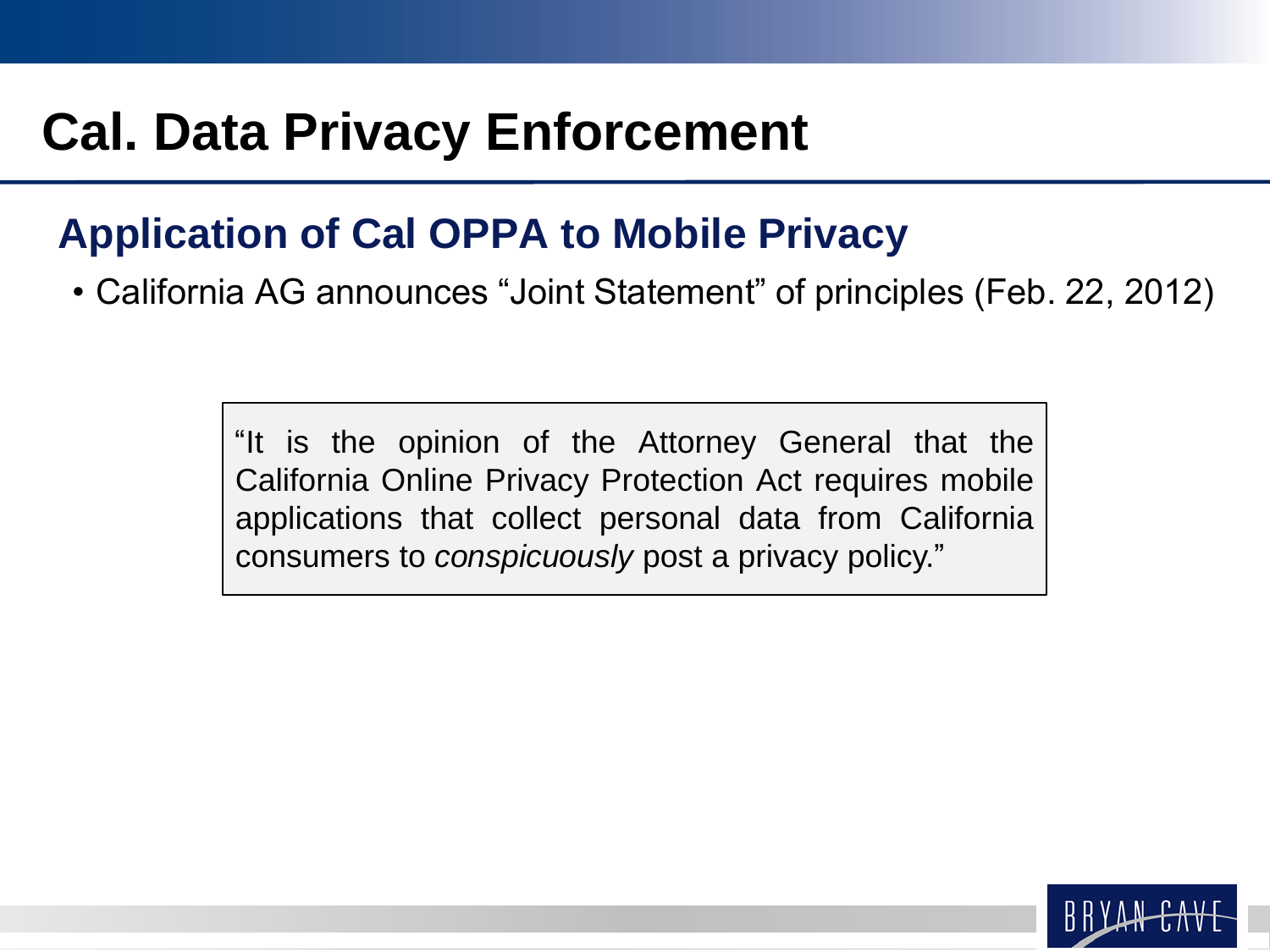#### **Application of Cal OPPA to Mobile Privacy**

- California AG announces "Joint Statement" of principles (Feb. 22, 2012)
- Statement joined by leading mobile platforms: Amazon, Apple, Google, Hewlett-Packard, Microsoft, Research In Motion, and later Facebook
- Agreed upon set of privacy principals for mobile applications
	- Specific privacy notice and consent requirements
	- Adoption of privacy by design principles for app development
	- Implementation of a process for policing app publishers
	- Commitment to work with the California AG to continue to develop best practices
- Goals of fostering innovation, promoting transparency, and facilitating compliance with applicable privacy laws
- Not intended "to impose legally binding obligations on the Participants or affect existing obligations under law"

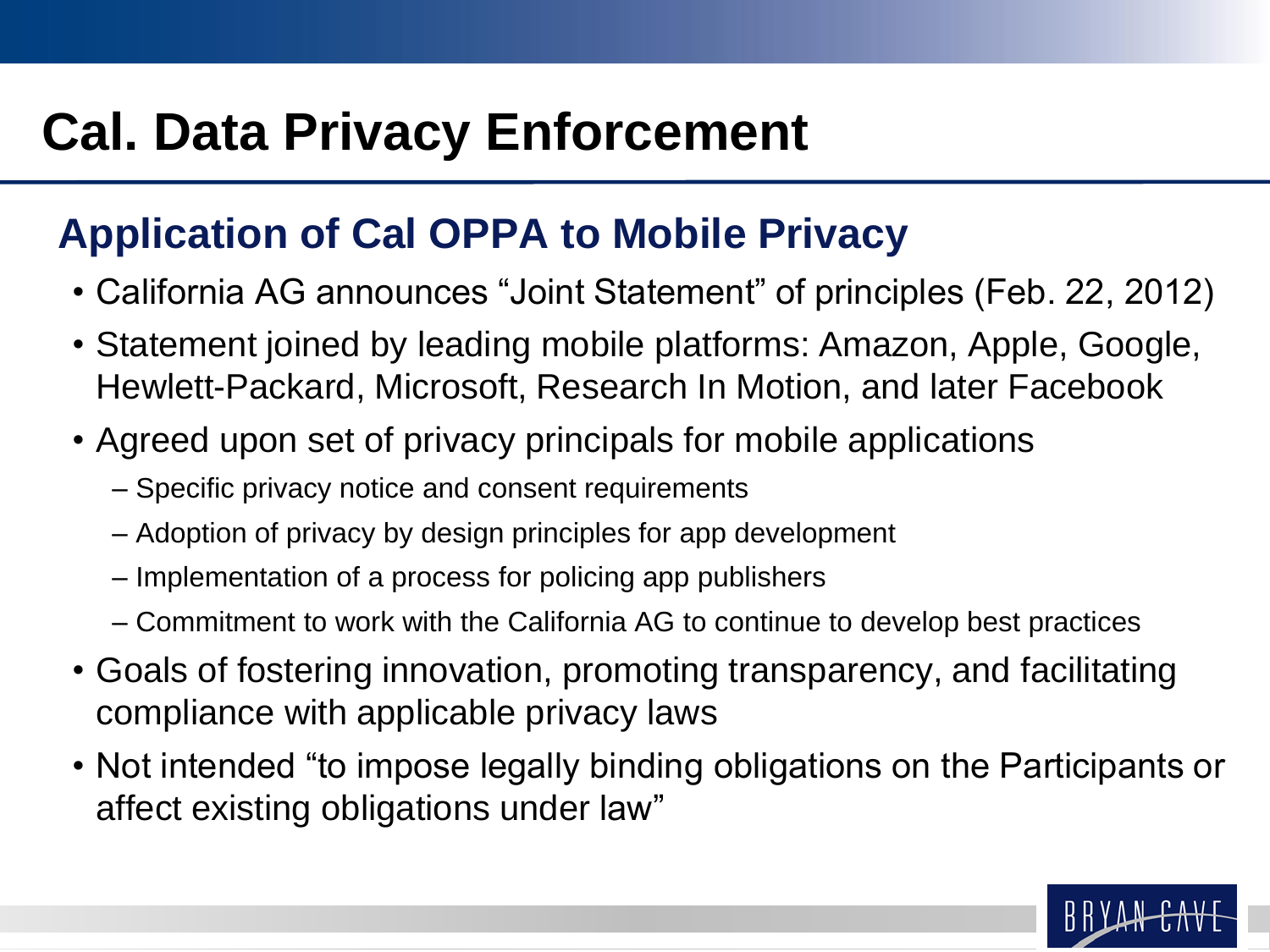#### **California Mobile Privacy Protection Unit**

- California AG announces formation of new Privacy Enforcement and Protection Unit (July 19, 2012)
- Charged with enforcement of laws relating to online privacy, health privacy, financial privacy, identity theft, government records, and data breaches
- Also will conduct education and outreach regarding privacy issues
- Hoof beats of more aggressive enforcement of California privacy laws. . .

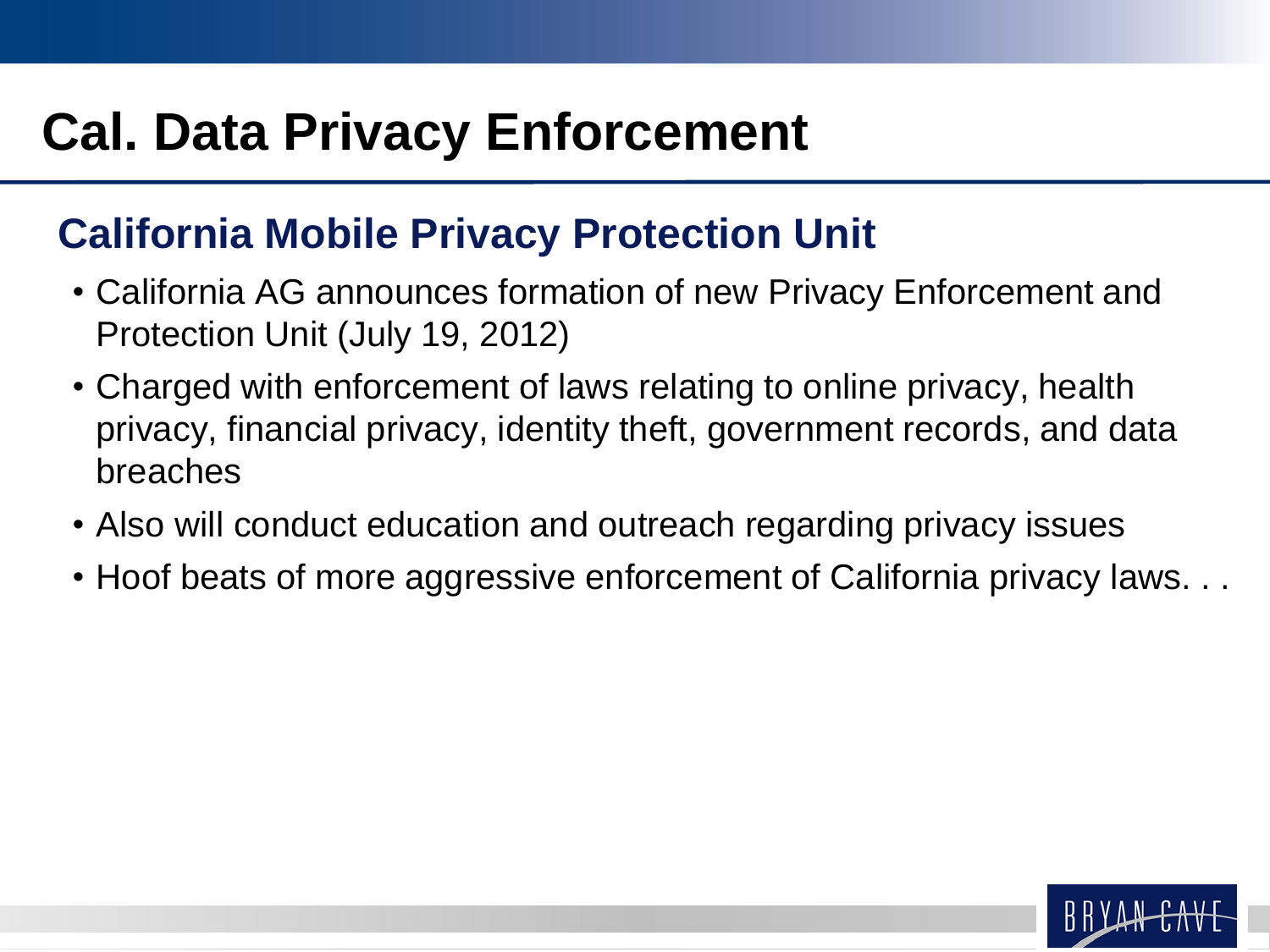

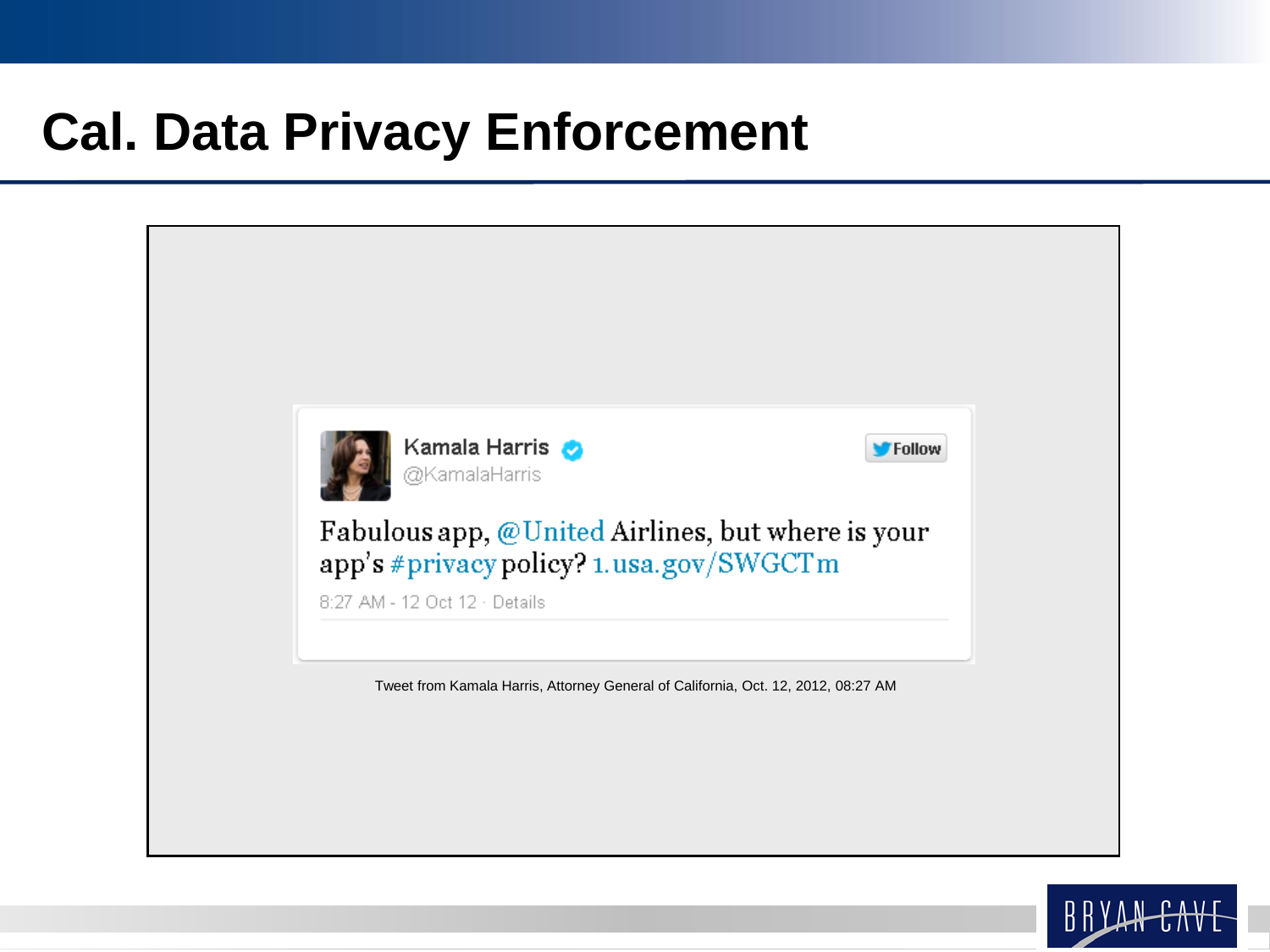#### **California's Shot Across The Bow**

- California AG issues "non-compliance letters" to 100 mobile application developers (October 30, 2012)
- Big names included United Airlines, Delta Airlines, and OpenTable
- Asserted mobile applications were not compliant with Cal OPPA
- Issued 30 day notice to comply (per Cal OPPA)

"Having a Web site with the applicable privacy policy conspicuously posted may be adequate, but only if a link to that Web site is 'reasonably accessible' to the user within the app."

"An operator of a mobile application . . . that uses the Internet to collect PII is an 'online service' within the meaning of Cal OPPA"

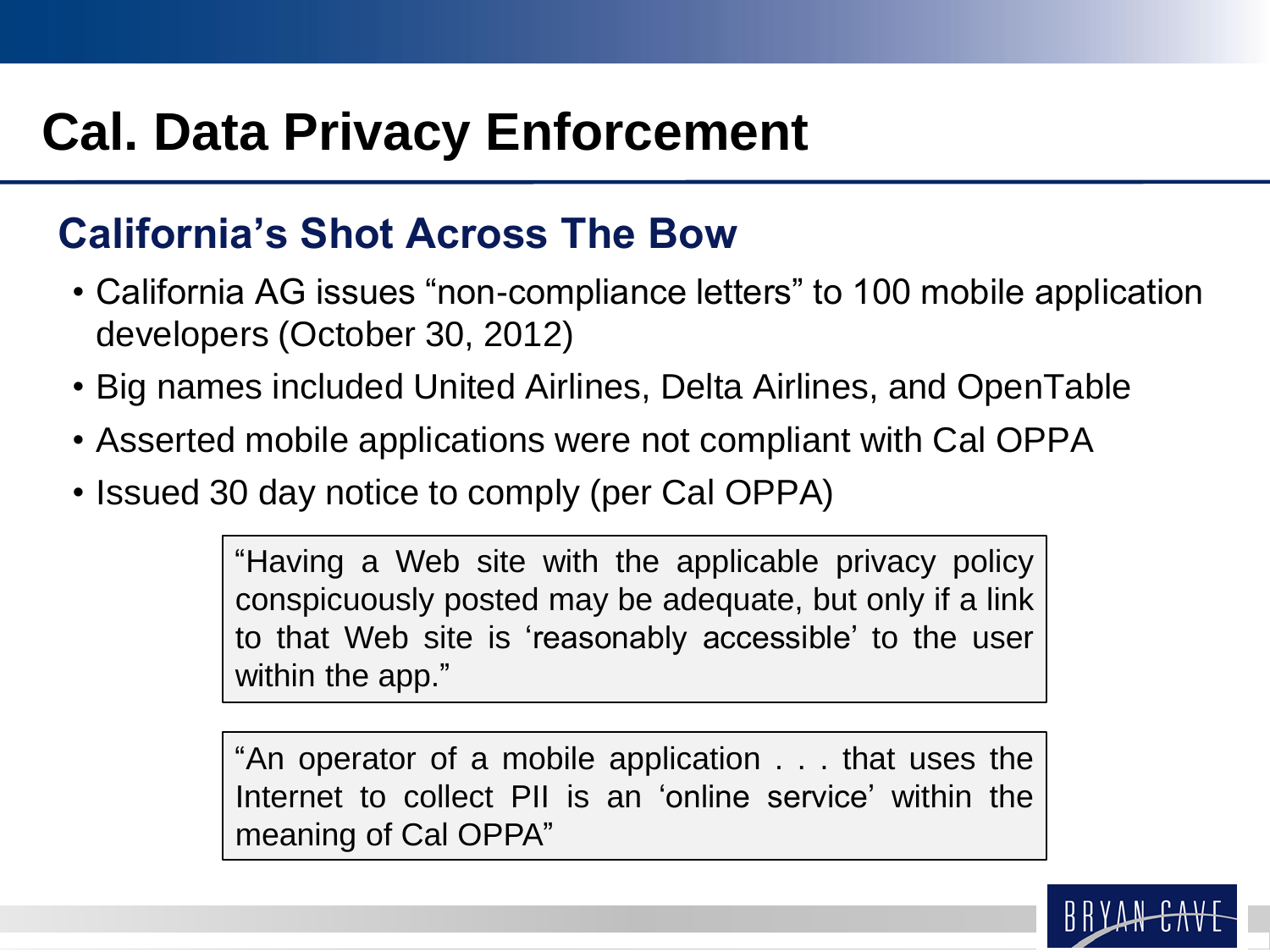#### **Actions Under Cal OPPA**

- Cal OPPA itself is silent as to enforcement
- Violations of Cal OPPA provide a basis for claims under California's Unfair Competition law (Cal. Bus. & Prof. Code §17200 et seq.)
- Allows State AG to bring claims
	- For "unlawful, unfair, or fraudulent" business acts or practices
	- Up to \$2,500 per violation
- Also permits the possibility of actions by individual consumers
- California AG made it clear she would not hesitate to bring enforcement actions of Cal OPPA via California's Unfair Competition law

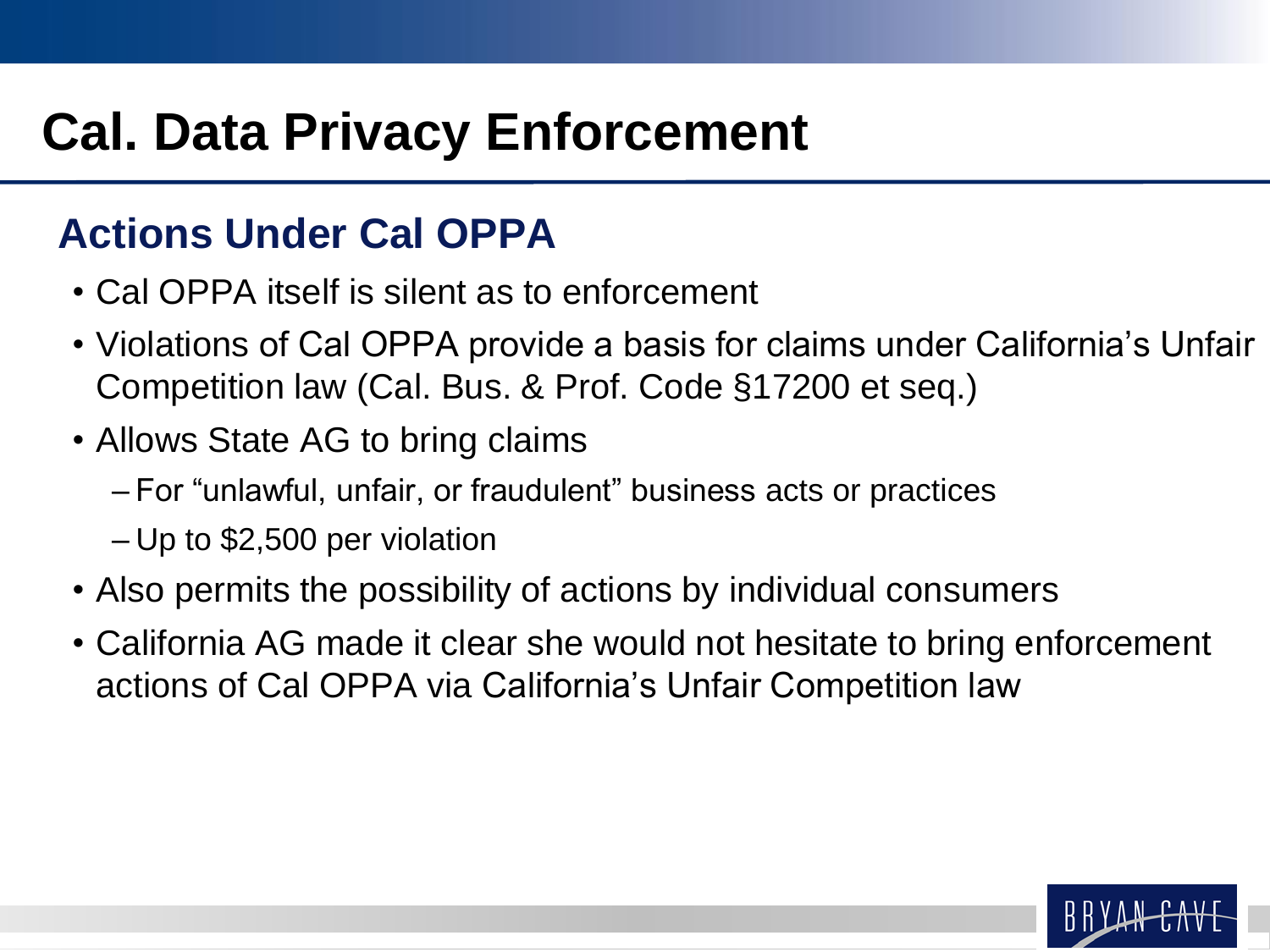

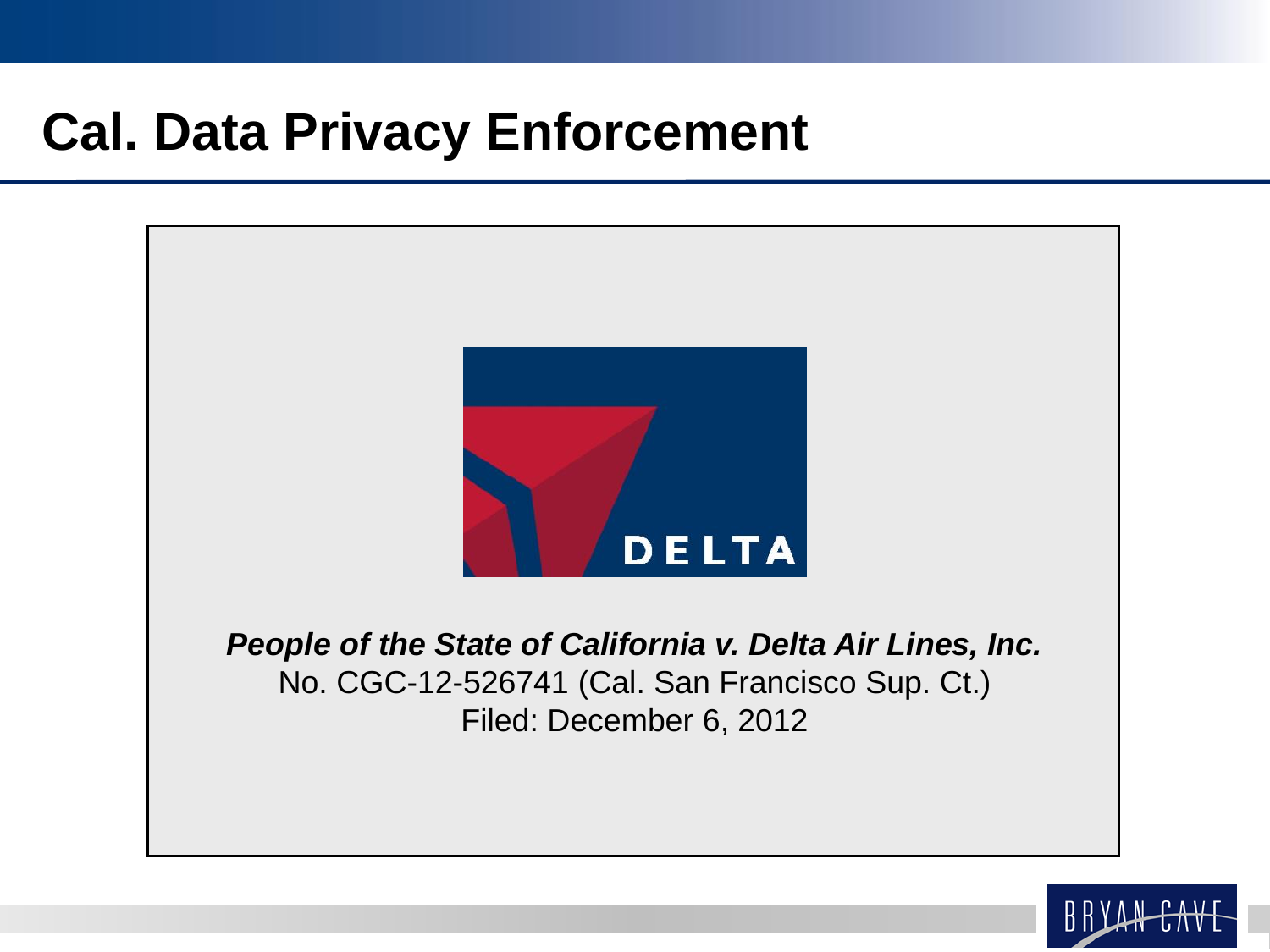#### **California Drops the Hammer on Delta**

- "Fly Delta" app collects user's personal information
	- Full name
	- Telephone number
	- Email address
	- Frequent flyer account number and PIN code
	- Photographs
	- Geo-Iocation information)
- Contains no in-app privacy policy
- Policy at www.delta.com is likewise insufficient to cover the app
	- Does not cover the app
	- Not "reasonably accessible" from app
	- Does not disclose collection of geo-location information or photographs



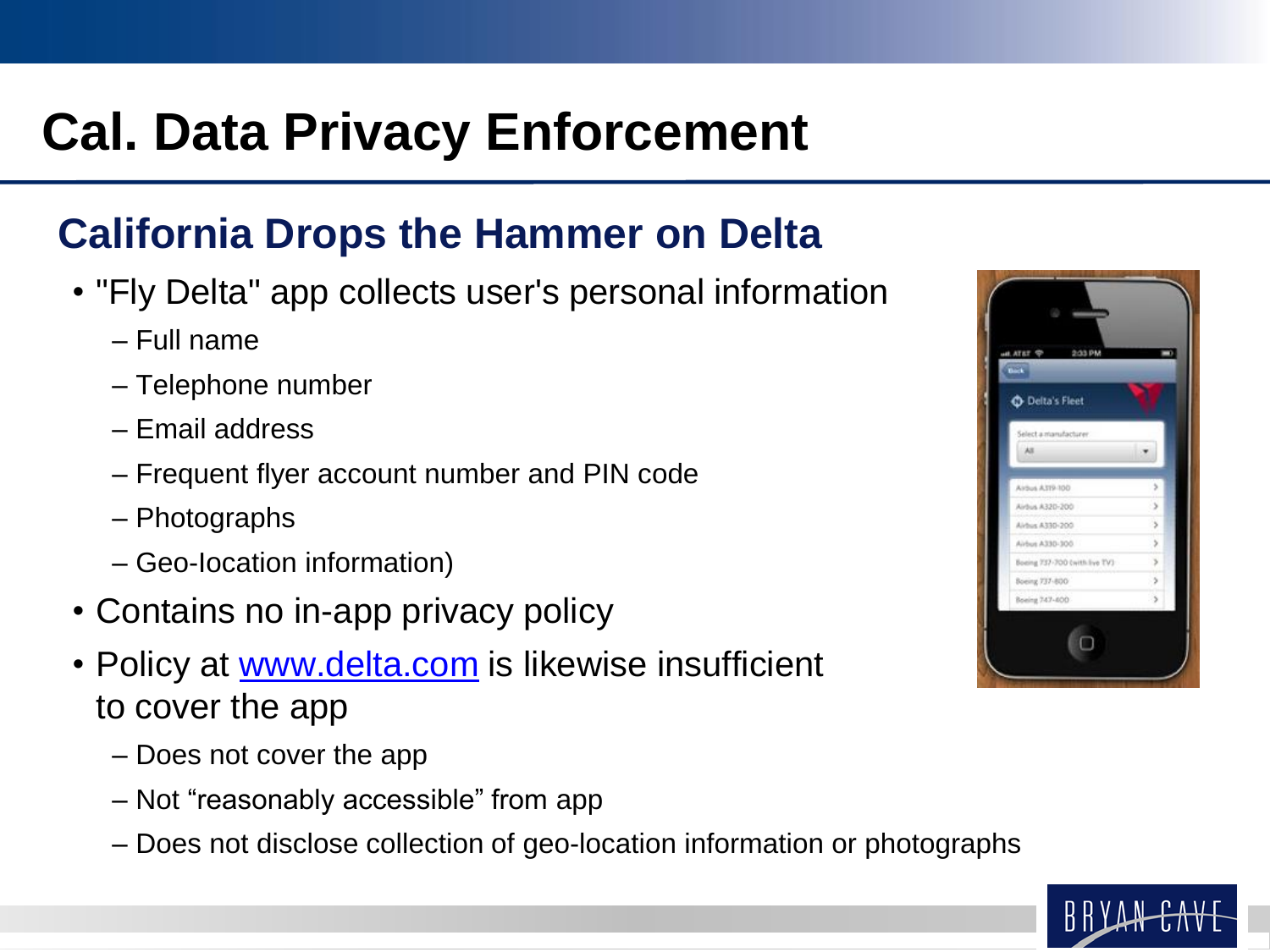#### **California Drops the Hammer on Delta**

- State alleges app was downloaded "millions of times"
- State seeks \$2,500 per non-compliant download
- Delta has moved to dismiss
- Substantive hearing continued until May 9, 2013



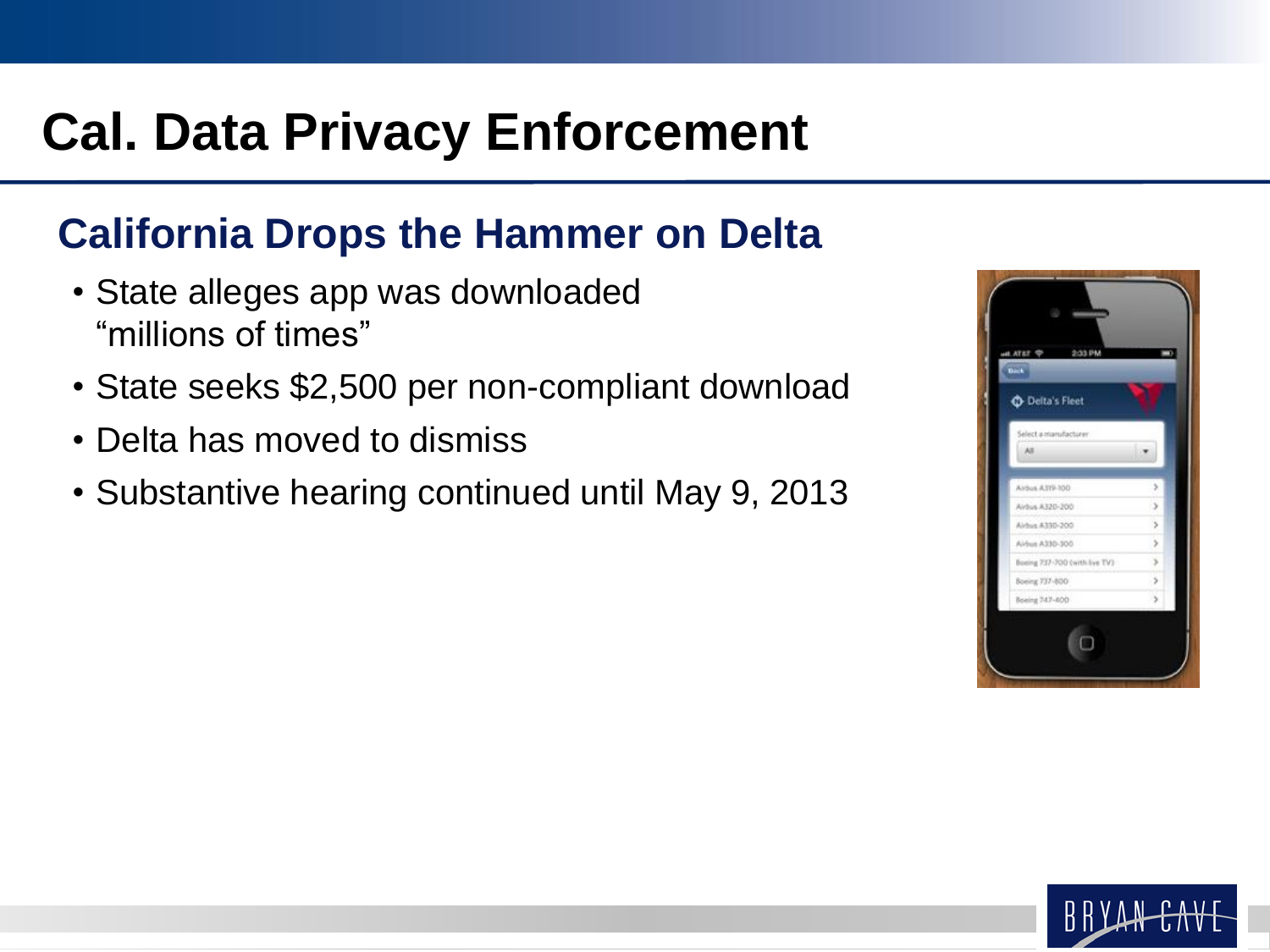#### **Additional Activity By California**

- California issued its own mobile privacy recommendations (Jan. 10, 2013)
- Includes numerous detailed best practices for mobile platforms and developers
- Best practices explicitly "offer greater protection than afforded by existing law"
- Two key principles:
	- Minimize surprises to users due to unexpected practices
	- Share accountability across platform manufacturers, operating system developers, mobile carriers, ad networks, and app developers



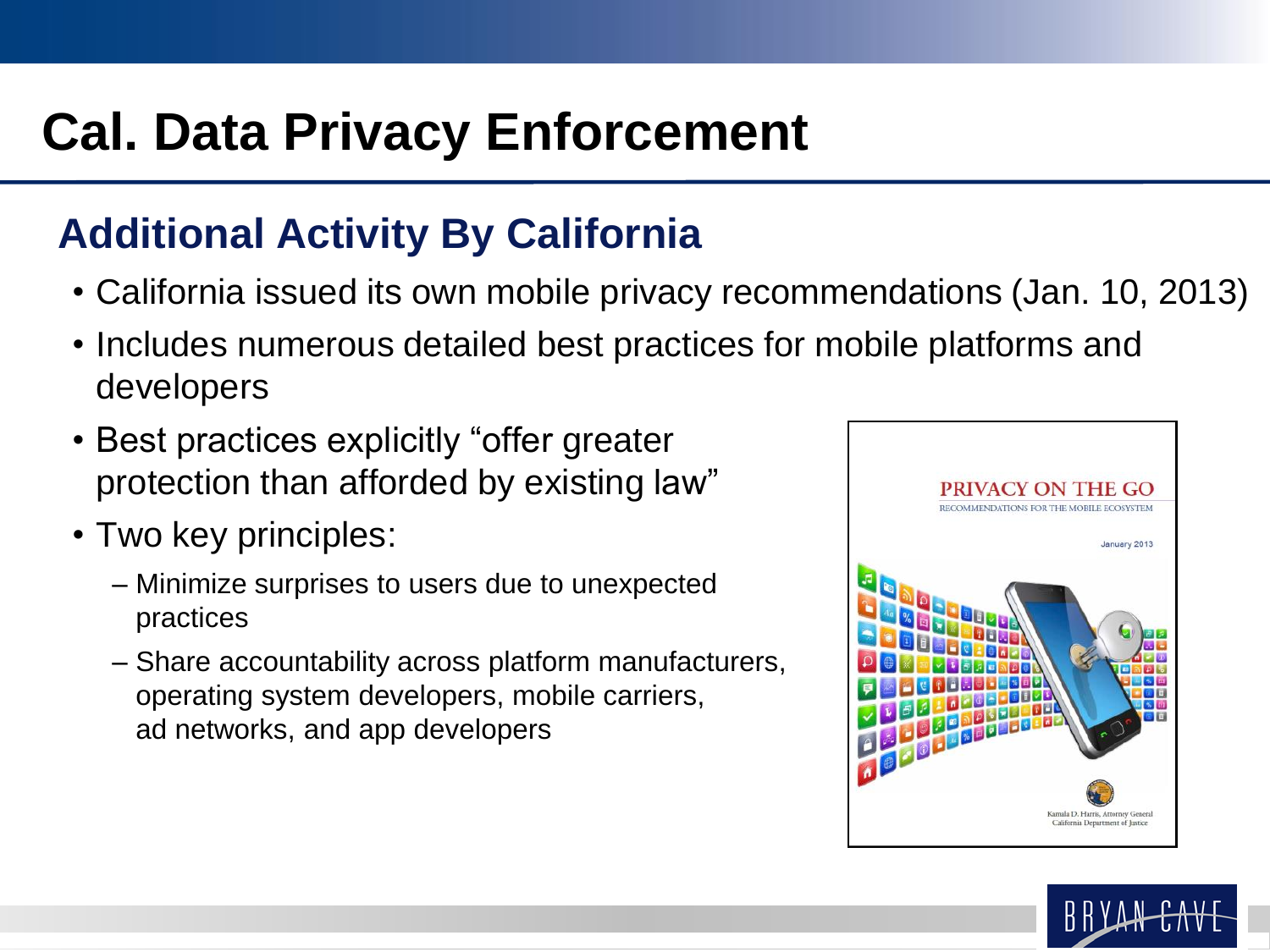### **Mobile Privacy Enforcement**

#### **Where To Next?**

- Mobile market is now treated no different from the Internet
- Expect more state activity
- No single approach
	- Discussion
	- Legislation
	- Enforcement
- Particular focus on mobile apps directed at children
- Continued emergence of "guidelines" or "principles" for mobile app platforms and developers
- Increased opportunities for coordination between states, FTC, and industry self-regulatory efforts